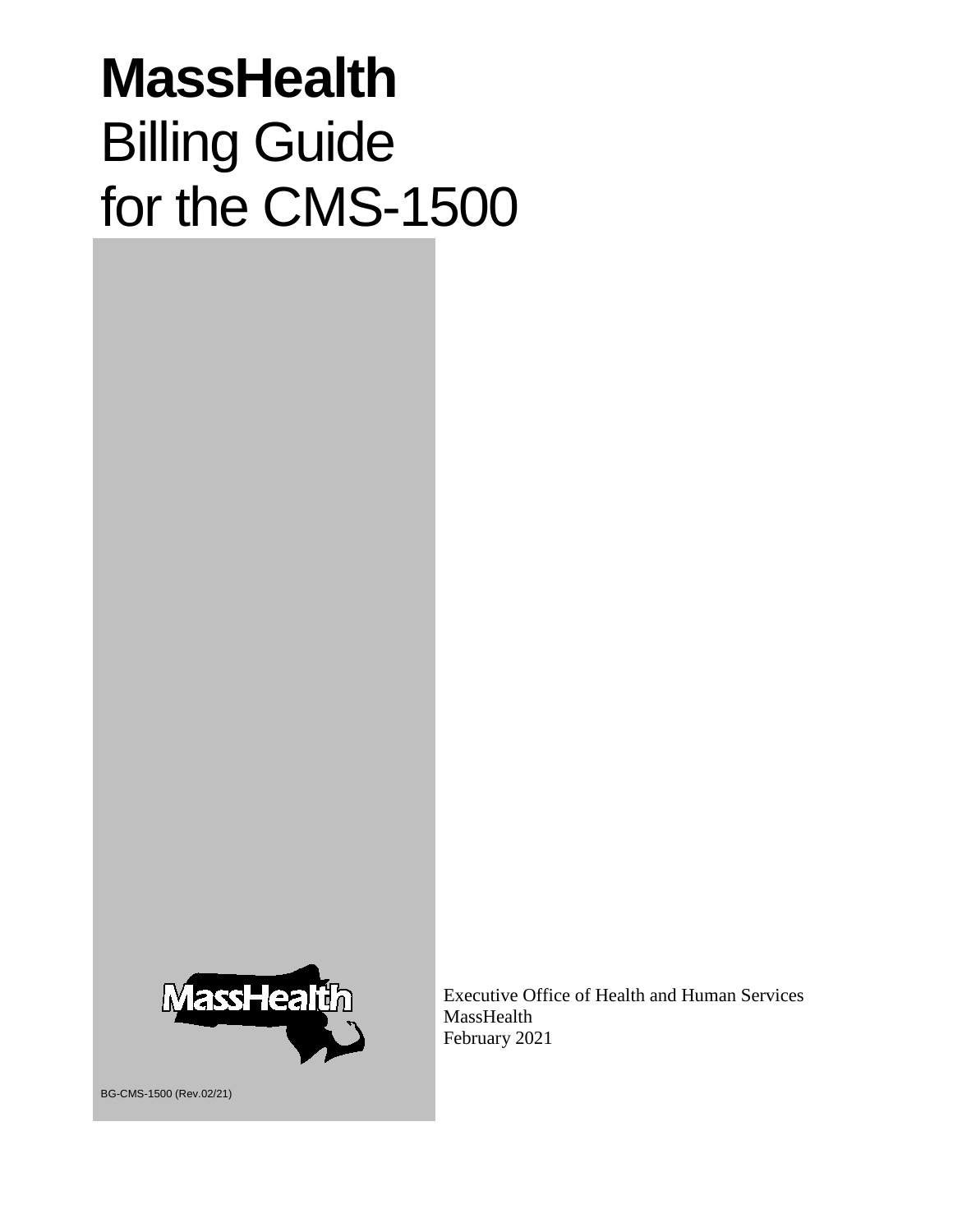# *Table of Contents*

| Appendix A: TPL Supplemental Instructions for Submitting Claims on the CMS-1500 for |  |
|-------------------------------------------------------------------------------------|--|
| Appendix B: TPL Supplemental Instructions for Submitting Claims on the CMS-1500 for |  |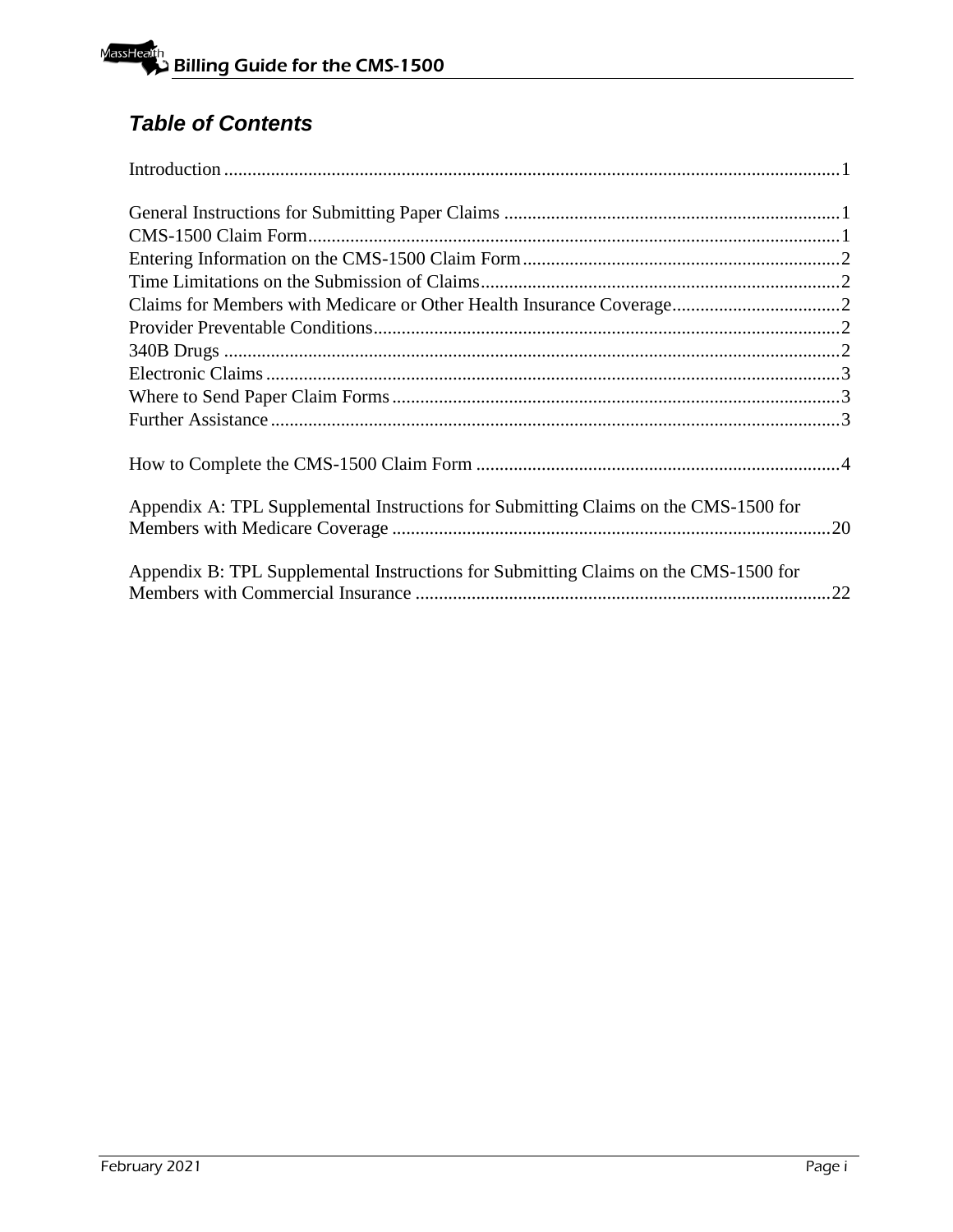### <span id="page-2-0"></span>*Introduction*

This guide provides detailed instructions for completing the CMS-1500 claim form used in MassHealth billing (including Direct Data Entry on the POSC). Additional instructions on other billing matters, including member eligibility, prior authorization (PA), claim status and payment, claim correction, and billing for members with other health insurance, are located in Subchapter 5 of your MassHealth provider manual. You also can refer to [Appendix A](https://www.mass.gov/guides/masshealth-all-provider-manual-appendices) of your MassHealth provider manual which is available on the MassHealth website at [www.mass.gov/masshealthpubs.](http://www.mass.gov/masshealthpubs) Click on Provider Library, and then on MassHealth Provider Manual Appendices.

For information about the resulting remittance advice, see the MassHealth [Guide to the Remittance](http://www.mass.gov/eohhs/docs/masshealth/provlibrary/newmmis-remittanceadvice.pdf)  [Advice for Paper Claims and Electronic Equivalents.](http://www.mass.gov/eohhs/docs/masshealth/provlibrary/newmmis-remittanceadvice.pdf)

Please note: Effective January 1, 2012, MassHealth adopted an all-electronic claims-submission policy for greater efficiency. You must now submit all claims electronically, unless you have received an approved electronic claim-submission waiver. You may submit ninety-day waiver requests and final deadline appeals either electronically via the Provider Online Service Center (POSC) or on paper.

Please see [All Provider Bulletin 217](https://www.mass.gov/lists/all-provider-bulletins) (dated September 2011) an[d All Provider Bulletin 223](https://www.mass.gov/lists/all-provider-bulletins) (February 2012) for more information about MassHealth's paper-claims waiver policy. For information on how to submit 90-day waiver requests and final deadline appeals electronically, please also see [All Provider](https://www.mass.gov/lists/all-provider-bulletins)  [Bulletins](https://www.mass.gov/lists/all-provider-bulletins) 220 and 221 (both dated December 2011) and [All Provider Bulletin 226](https://www.mass.gov/lists/all-provider-bulletins) (June 2012). Helpful information is also available in [All Provider Bulletins 232 and 233](https://www.mass.gov/lists/all-provider-bulletins) (February 2013).

# <span id="page-2-2"></span><span id="page-2-1"></span>*General Instructions for Submitting Paper Claims*

### **CMS-1500 Claim Form**

The following providers must use the CMS-1500 form when submitting paper claims to MassHealth.

- Abortion clinics
- Acute inpatient hospitals (for professional services provided by hospital-based physicians only)
- Acute, chronic, and psychiatric outpatient hospitals (for professional services provided by hospital-based physicians only)
- Adult day health providers
- Adult foster care providers
- Audiologists
- Chiropractors
- Community health centers (professional services only)
- Day habilitation providers
- Durable medical equipment providers
- Early intervention providers
- Family planning agencies
- Freestanding ambulatory surgery centers
- Group adult foster care providers
- Hearing instrument specialists
- Home-care corporations (elderly waiver)
- Hospital-licensed health centers (for professional services provided by hospital-based physicians only)
- Independent clinical laboratories
- Independent diagnostic testing facilities
- Independent living centers
- Independent nurses
- Independent nurse midwives
- Independent nurse practitioners
- Indian health centers
- Mental health centers
- Municipally based health service providers
- Ocularists
- **Opticians**
- Optometrists
- Optometry schools
- Orthotics providers
- Oxygen and respiratory therapy equipment providers
- Personal care agencies
- Personal care attendant (PCA) fiscal intermediaries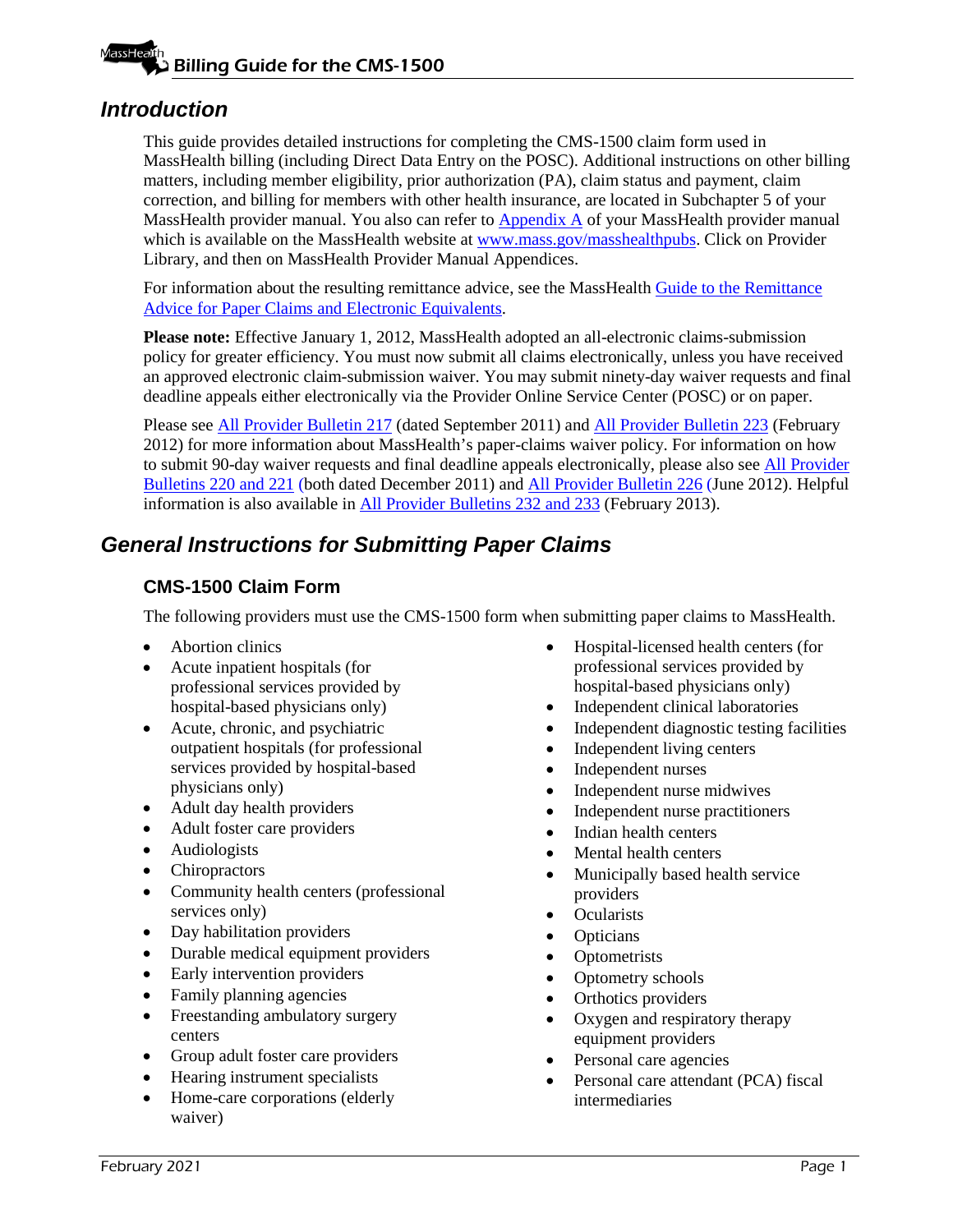# *General Instructions for Submitting Paper Claims (cont.)*

- Physicians
- Podiatrists
- Prosthetics providers
- Psychiatric day treatment providers
- Psychologists
- Qualified-Medicare-beneficiaries-only providers (QMB-only) submitting crossover claims
- Rehabilitation centers
- Renal dialysis centers
- Speech and hearing centers
- Sterilization clinics
- Substance-use disorder treatment programs
- Targeted case-management programs
- Therapists
- Transportation providers

# <span id="page-3-0"></span>**Entering Information on the CMS-1500 Claim Form**

- Complete a separate claim form for each member to whom you provided services.
- Type or print all applicable information (as stated in the instructions) on the claim form, using black ink only. Be sure all entries are complete, accurate, and legible.
- For each claim line, enter all required information as applicable, repeating if necessary. Do not use ditto marks or words such as "same as above."
- Attach any necessary reports or required forms to the claim form.
- When a required entry is a date, enter the date in MMDDYY or MMDDYYYY format.

Example: For a member born on February 28, 1960, the entry would be 02281960.

### <span id="page-3-1"></span>**Time Limitations on the Submission of Claims**

MassHealth must receive claims within 90 days from the date of service or the date of the explanation of benefits from another insurer. For additional information about the deadlines for submitting claims, please see MassHealth billing regulations (beginning at 130 CMR 450.309).

### <span id="page-3-2"></span>**Claims for Members with Medicare or Other Health-Insurance Coverage**

You can find special instructions for submitting claims for services furnished to members with Medicare or health-insurance coverage in Subchapter 5 of your MassHealth provider manual.

### <span id="page-3-3"></span>**Provider Preventable Conditions**

See Appendix V of your provider manual for more information on how to bill for Provider Preventable Conditions (PPCs).

### <span id="page-3-4"></span>**340B Drugs**

The enactment of the Veterans Health Care Act of 1992 resulted in the 340B Drug Pricing Program, known as Section 340B of the Public Health Service Act. Through this program, providers who qualify as 340B-covered entities are able to acquire drugs at significantly discounted rates. Because of the discounted acquisition cost, these drugs are not eligible for the Medicaid Drug Rebate Program. Accordingly, state Medicaid programs must be able to distinguish between claims for 340B drugs and claims that are not for 340B drugs.

For providers to identify when they are submitting claims for physician-administered 340B drugs in an office or clinic setting, the National Medicaid Electronic Data Interchange HIPAA workgroup has recommended the use of the UD modifier. This will allow Medicaid programs to identify claims for 340B drugs and exclude them from the Medicaid drug rebate collection process.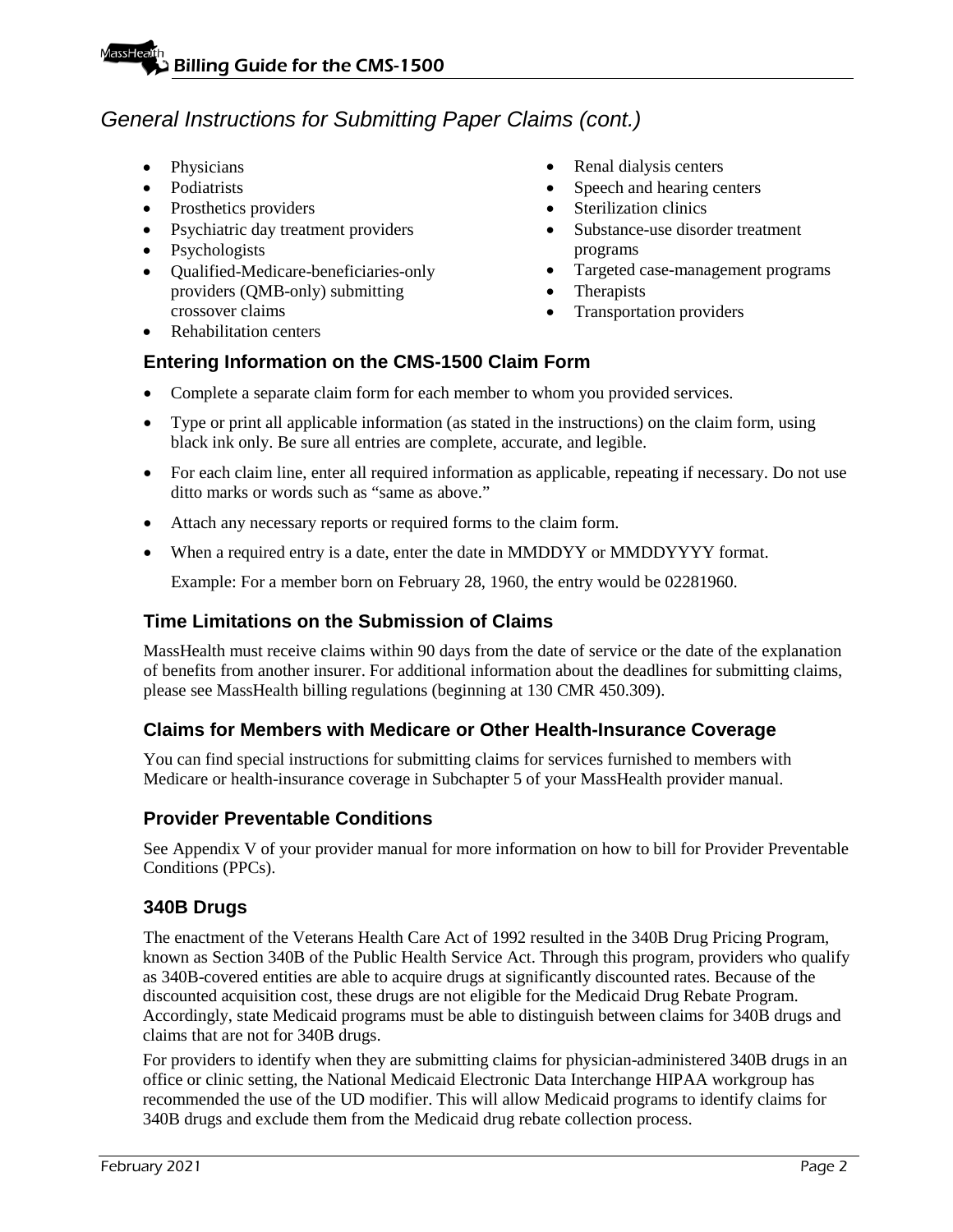# Billing Guide for the CMS-1500

# *General Instructions for Submitting Paper Claims (cont.)*

MassHealth is implementing the recommended approach. Providers subject to this billing guide who participate in the 340B program must bill using the UD modifier on the CMS-1500, along with the applicable HCPCS code, when submitting claims for physician-administered 340B drugs in an office or clinic setting. Please note that NDC codes are also required on these claims. See Field 24 for instructions.

### <span id="page-4-0"></span>**Electronic Claims**

To submit electronic claims, refer to Subchapter 5, Part 3, of your MassHealth provider manual or contact the MassHealth Customer Service Center. Refer t[o Appendix A](https://www.mass.gov/guides/masshealth-all-provider-manual-appendices) of your manual for contact information.

**Please Note:** Be sure to review this CMS-1500 billing guide, the appropriate companion guides, and our billing-tips flyers to determine the appropriate requirements for submitting electronic files to MassHealth. You can find these documents on the MassHealth website at [mass.gov/masshealth.](http://www.mass.gov/masshealth)

### <span id="page-4-1"></span>**Where to Send Paper Claim Forms**

[Appendix A](https://www.mass.gov/guides/masshealth-all-provider-manual-appendices) of your MassHealth provider manual describes where to submit paper claims. Keep a copy of the submitted claim for your records. Please note that MassHealth does not accept mail with postage due.

### <span id="page-4-2"></span>**Further Assistance**

If, after reviewing the following instructions for completing the CMS-1500 claim form, you need additional assistance, you can contact the MassHealth Customer Service Center. Refer to [Appendix A](https://www.mass.gov/guides/masshealth-all-provider-manual-appendices) of your MassHealth provider manual for all MassHealth contact information.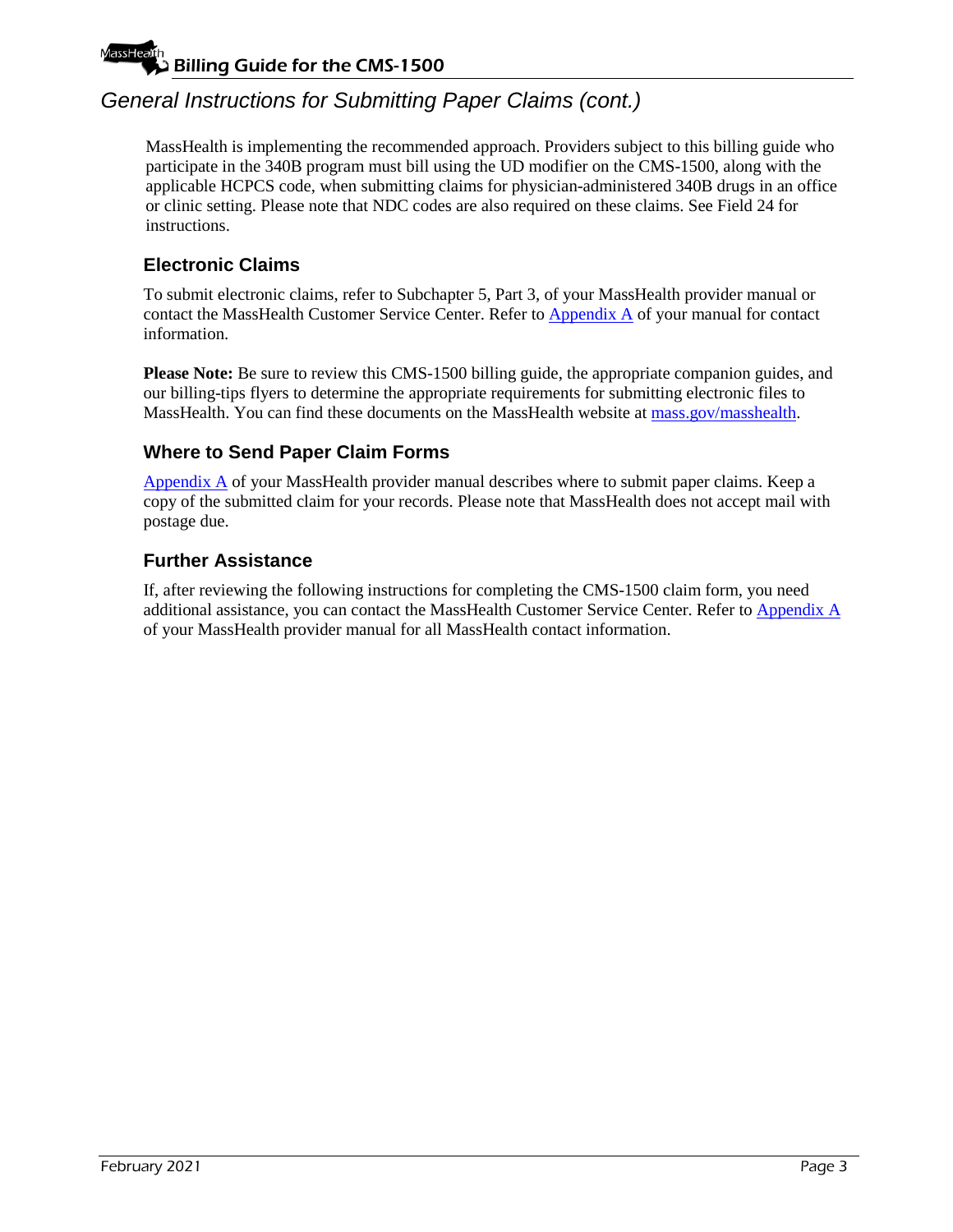# Billing Guide for the CMS-1500

# <span id="page-5-0"></span>*How to Complete the CMS-1500 Claim Form*

A sample CMS-1500 claim form is shown below. Following the sample are instructions for completing each field on the CMS-1500 claim form. You also may refer to the National Uniform Claim Committee (NUCC) instruction manual available at [www.nucc.org.](file://ehs-fp-bos-009/MCrystal$/ICD-10%20and%20Jon%20Romano/Billing%20Guides/BG-CMS-1500/Master/www.nucc.org) Many types of providers use the CMS-1500 claim form to bill MassHealth for services. In some cases, special instructions have been provided for specific services or situations. Complete each field as instructed in general and follow specific instructions for your provider type or situation, as applicable.

| LTH INSURANCE CLAIM FORM                                                                                                                                                         |                                           |                                            |                      |                  |                                                     |                                                           |                |             |                    |                                                                          |                                    |
|----------------------------------------------------------------------------------------------------------------------------------------------------------------------------------|-------------------------------------------|--------------------------------------------|----------------------|------------------|-----------------------------------------------------|-----------------------------------------------------------|----------------|-------------|--------------------|--------------------------------------------------------------------------|------------------------------------|
| ROVED BY NATIONAL UNIFORM CLAIM COMMITTEE (NUCC) 02/12                                                                                                                           |                                           |                                            |                      |                  |                                                     |                                                           |                |             |                    |                                                                          |                                    |
| IPICA                                                                                                                                                                            |                                           |                                            |                      |                  |                                                     |                                                           |                |             |                    |                                                                          | <b>PÍCA</b>                        |
| <b>MEDICARE</b><br><b>MEDICAID</b><br>TRICARE<br>١.<br>(Medicare#)<br>(Madicaid#)<br>(IDMDoDil)                                                                                  | <b>CHAMPVA</b><br>(Mamber IDI)            |                                            | GROUP<br>HEALTH PLAN | EECA<br>BLK LUNG | <b>OTHER</b><br>$(1D\theta)$                        | 1a, INSURED'S LD, NUMBER                                  |                |             |                    | (For Program in Item 1)                                                  |                                    |
| 2, PATIENT'S NAME (Last Name, First Name, Middle Initial)                                                                                                                        |                                           | 3. PATIENT'S BIRTH DATE                    |                      |                  | <b>SEX</b>                                          | 4. INSURED'S NAME (Last Name, First Name, Middle Initial) |                |             |                    |                                                                          |                                    |
|                                                                                                                                                                                  |                                           |                                            |                      |                  | F                                                   |                                                           |                |             |                    |                                                                          |                                    |
| 5, PATJENT'S ADDRESS (No., Street)                                                                                                                                               |                                           | 6, PATIENT RELATIONSHIP TO INSURED<br>Self |                      |                  | Other                                               | 7. INSURED'S ADDRESS (No., Street)                        |                |             |                    |                                                                          |                                    |
| CITY                                                                                                                                                                             | <b>STATE</b>                              | 8. RESERVED FOR NUCC USE                   | Spouse               | Child            |                                                     | CITY                                                      |                |             |                    |                                                                          | <b>STATE</b>                       |
|                                                                                                                                                                                  |                                           |                                            |                      |                  |                                                     |                                                           |                |             |                    |                                                                          |                                    |
| ZIP CODE<br>TELEPHONE (Include Area Code)                                                                                                                                        |                                           |                                            |                      |                  |                                                     | ZIP CODE                                                  |                |             |                    | TELEPHONE (Indude Area Code)                                             |                                    |
| 9. OTHER INSURED'S NAME (Last Name, First Name, Middle Initial)                                                                                                                  |                                           | 10. IS PATIENT'S CONDITION RELATED TO:     |                      |                  |                                                     | 11. INSURED'S POLICY GROUP OR FECA NUMBER                 |                |             |                    |                                                                          |                                    |
|                                                                                                                                                                                  |                                           |                                            |                      |                  |                                                     |                                                           |                |             |                    |                                                                          |                                    |
| a, OTHER INSURED'S POLICY OR GROUP NUMBER                                                                                                                                        |                                           | a. EMPLOYMENT? (Current or Previous)       |                      |                  |                                                     | a, INSURED'S DATE OF BIRTH                                |                |             |                    | <b>SEX</b>                                                               |                                    |
| b. RESERVED FOR NUCC USE                                                                                                                                                         |                                           | b, AUTO ACCIDENT?                          | YES                  |                  | NG                                                  |                                                           |                |             | M                  |                                                                          | F.                                 |
|                                                                                                                                                                                  |                                           |                                            | YES                  |                  | PLACE (State)<br>NO                                 | b. OTHER CLAIM ID (Designated by NUCC)                    |                |             |                    |                                                                          |                                    |
| c, RESERVED FOR NUCC USE                                                                                                                                                         |                                           | c, OTHER ACCIDENT?                         |                      |                  |                                                     | : INSURANCE PLAN NAME OR PROGRAM NAME                     |                |             |                    |                                                                          |                                    |
|                                                                                                                                                                                  |                                           |                                            |                      |                  | NO                                                  |                                                           |                |             |                    |                                                                          |                                    |
| d, INSURANCE PLAN NAME OR PROGRAM NAME                                                                                                                                           |                                           | 10d, CLAIM CODES (Designated by NUCC)      |                      |                  |                                                     | d, IS THERE ANOTHER HEALTH BENEFIT PLAN?<br>YES           | <b>NO</b>      |             |                    |                                                                          |                                    |
| READ BACK OF FORM BEFORE COMPLETING & SIGNING THIS FORM.<br>12. PATIENT'S OR AUTHORIZED PERSON'S SIGNATURE 4 authorize the release of any medical or other information necessary |                                           |                                            |                      |                  |                                                     | 3. INSURED'S OR AUTHORIZED PERSON'S SIGNATURE I authorize |                |             |                    | If yes, complete hems 9, 9a, and 9d.                                     |                                    |
| to process this claim. I also request payment of government benefits either to myself or to the party who accepts assignment                                                     |                                           |                                            |                      |                  |                                                     | services described below.                                 |                |             |                    | payment of medical benefits to the undersigned physician or supplier for |                                    |
| below.                                                                                                                                                                           |                                           |                                            |                      |                  |                                                     |                                                           |                |             |                    |                                                                          |                                    |
| SIGNED                                                                                                                                                                           |                                           | DATE<br>15. OTHER DATE                     |                      |                  |                                                     | SIGNED<br>16. DATES PATIENT UNABLE TO WORK IN CURRENT     |                |             |                    |                                                                          | CCCUPATION                         |
| 14. DATE OF CURRENT LLNESS, INJURY, or PREGNANCY (LIVP)                                                                                                                          | QUAL.                                     |                                            | MM                   | <b>DO</b>        | YY                                                  | <b>FROM</b>                                               |                |             | ΤÖ                 |                                                                          |                                    |
| 17. NAME OF REFERRING PROVIDER OR OTHER SOURCE                                                                                                                                   | 17a.                                      |                                            |                      |                  |                                                     | 18. HOSPITALIZATION DATES RELATED TO CURRENT SERVICES     |                |             |                    |                                                                          |                                    |
| 19, ADDITIONAL CLAIM INFORMATION (Dasignated by NUCC).                                                                                                                           | 17b. NPI                                  |                                            |                      |                  |                                                     | <b>FROM</b><br>20, OUTSIDE LAB?                           |                |             | та                 | <b>\$ CHARGES</b>                                                        |                                    |
|                                                                                                                                                                                  |                                           |                                            |                      |                  |                                                     | <b>YES</b>                                                | NO <sub></sub> |             |                    |                                                                          |                                    |
| 21. DIAGNOSIS OR NATURE OF ILLNESS OR INJURY Relate A-L to service line below (24E)                                                                                              |                                           |                                            |                      | ICD Ind.         |                                                     | 22. BESUBMISSION                                          |                |             | ORIGINAL REF. NO.  |                                                                          |                                    |
| B.                                                                                                                                                                               | c.                                        |                                            |                      | D.               |                                                     |                                                           |                |             |                    |                                                                          |                                    |
| F,<br>Ε                                                                                                                                                                          | G,                                        |                                            |                      | н.               |                                                     | 23. PRIOR AUTHORIZATION NUMBER                            |                |             |                    |                                                                          |                                    |
| a.<br>B.<br>c.<br>DATE(S) OF SERVICE<br>24. A.                                                                                                                                   | κ.                                        | D. PROCEDURES, SERVICES, OR SUPPLIES       |                      | ш                | Е.                                                  | F.                                                        |                | DAYS<br>OR  | ı.                 |                                                                          |                                    |
| <b>ALACE OF</b><br><b>TOCO</b><br>Тα<br>MM<br><b>DD</b><br><b>DD</b><br>SERVICE EMG<br><b>MM</b><br>٧Y                                                                           | <b>CPT/HCPCS</b>                          | (Explain Unusual Circumstances)            | <b>MODIFIER</b>      |                  | DIAGNOSIS<br><b>POINTER</b>                         | <b>S CHARGES</b>                                          |                | <b>UNTS</b> | HD.<br><b>OUAL</b> |                                                                          | <b>RENDERING</b><br>PROVIDER ID. # |
|                                                                                                                                                                                  |                                           |                                            |                      |                  |                                                     |                                                           |                |             |                    |                                                                          |                                    |
|                                                                                                                                                                                  |                                           |                                            |                      |                  |                                                     |                                                           |                |             | NPI                |                                                                          |                                    |
|                                                                                                                                                                                  |                                           |                                            |                      |                  |                                                     |                                                           |                |             | NPI                |                                                                          |                                    |
|                                                                                                                                                                                  |                                           |                                            |                      |                  |                                                     |                                                           |                |             |                    |                                                                          |                                    |
|                                                                                                                                                                                  |                                           |                                            |                      |                  |                                                     |                                                           |                |             | NPI                |                                                                          |                                    |
|                                                                                                                                                                                  |                                           |                                            |                      |                  |                                                     |                                                           |                |             | NPI                |                                                                          |                                    |
|                                                                                                                                                                                  |                                           |                                            |                      |                  |                                                     |                                                           |                |             |                    |                                                                          |                                    |
|                                                                                                                                                                                  |                                           |                                            |                      |                  |                                                     |                                                           |                |             | NPI                |                                                                          |                                    |
|                                                                                                                                                                                  |                                           |                                            |                      |                  |                                                     |                                                           |                |             | NPI                |                                                                          |                                    |
| 25. FEDERAL TAX LD, NUMBER<br><b>SSN EIN</b>                                                                                                                                     | 28. PATIENT'S ACCOUNT NO.                 |                                            |                      |                  | 27. ACCEPT ASSIGNMENT?<br>For cove claims, see back | 28, TOTAL CHARGE                                          |                |             | 29, AMOUNT PAID    |                                                                          | 30, Rsvd for NUCC Use              |
|                                                                                                                                                                                  |                                           |                                            |                      | <b>YES</b>       | <b>INO</b>                                          | s                                                         |                | s           |                    |                                                                          |                                    |
| 31, SIGNATURE OF PHYSICIAN OR SUPPLIER<br>INCLUDING DEGREES OR CREDENTIALS<br>(I certify that the statements on the reverse<br>apply to this bill and are made a part thereof.)  | 32, SERVICE FACILITY LOCATION INFORMATION |                                            |                      |                  |                                                     | 33. BILLING PROVIDER INFO & PH #                          |                |             |                    |                                                                          |                                    |
|                                                                                                                                                                                  |                                           |                                            |                      |                  |                                                     |                                                           |                |             |                    |                                                                          |                                    |
| 8,<br>SIGNED<br>DATE                                                                                                                                                             |                                           | b,                                         |                      |                  |                                                     | 8,                                                        |                |             |                    |                                                                          |                                    |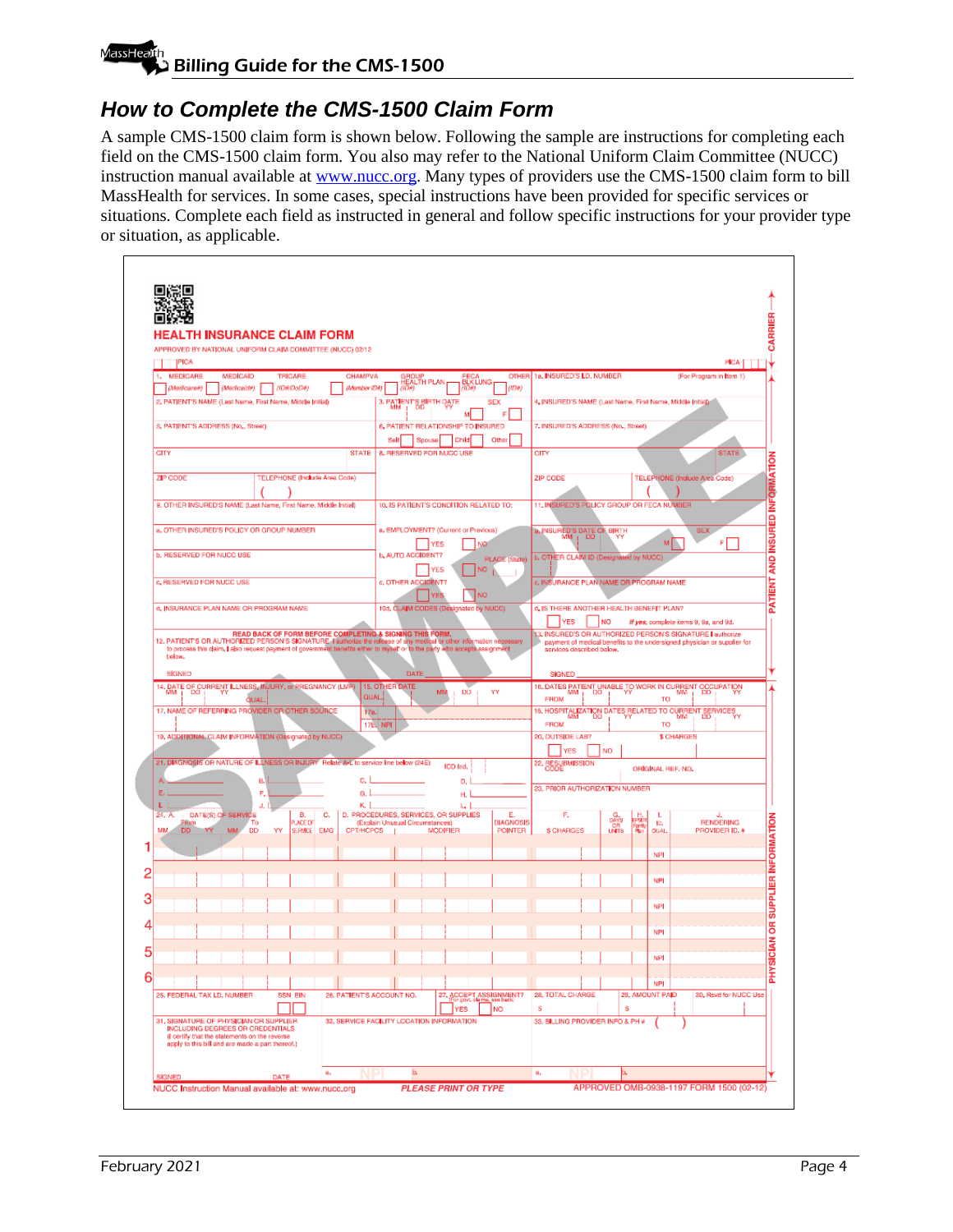BECAUSE THIS FORM IS USED BY VARIOUS GOVERNMENT AND PRIVATE HEALTH PROGRAMS, SEE SEPARATE INSTRUCTIONS ISSUED BY<br>APPLICABLE PROGRAMS. NOTICE: Any person who knowingly files a statement of claim containing any misrepresentation or any false, incomplete or misleading information may<br>be guilty of a criminal act punishable under law and may be subject to civ REFERS TO GOVERNMENT PROGRAMS ONLY **IREERS TO GOVERNMENT PROGRAMS ONLY<br>
REFERS TO GOVERNMENT PROGRAMS ONLY<br>
REFERS TO GOVERNMENT PROGRAMS ONLY<br>
the claim and certifies that the information provided in Blocks 1 through 12 is true, accurate and camplete. In t** The provider agrees to accept the amount paid by the Government as payment in full. See Black Lung and FECA instructions regarding required procedure and diagnosis coding systems. SIGNATURE OF PHYSICIAN OR SUPPLIER (MEDICARE, CHAMPUS, FECA AND BLACK LUNG) I certify that the services show I certify that the services shown on this form were medically indicated and necessary for the health of the patient and were personally furnished by me or were furnished<br>incident to my professional service by my employee u regulations. For services to be considered as "incident" to a physician's professional service, 1) they must be rendered under the physician's immediate personal supervision<br>by his/her employes, 2) they must be an infegral, although in For CHAMPUS claims, I further certify that I (or any employee) who rendered services am not an active duty member of the Uniformed Spoices or a civilian employee of the United States Government or a contract employee of th No Part B Medicare benefits may be paid unless this form is received as required by existing law and regulations (42 GFR 424.32) NOTICE: Any one who misrepresents or falsifies essential information to receive payment from Federal funds requested by this form may upon conviction be subject to fine and imprisonment under applicable Federal laws.<br>
No fine and imprisonment under applicable Federal laws.<br>
No are authorized by CMS, CHAMPUS, The COLLECTION AND USE OF MEDICAPE, CHAMPUS, FECA, AND BLACK LUNG INFORMA to fine and imprisonment under applicable Federal laws. FOR CHAMPUS CLAIMS: PRINCIPLE PURPOSE(S): To evaluate eligibility for medical care provided by civilian sources and to issue payment upon establishment<br>of eligibility and determination that the services/supplies received a of eligibility and determination that the services/supplies received are authorized by law.<br>HOUTINE USE(S), information from claims and related of ocuments may be given to the Dept. of Veterans Affairs, the Dept. of Health DISCLOSURES, Voluntary, hawever, failure to provide information will result in delay in payment or may result in denial of claim. With the one exception discussed<br>below, there are no penalties under these programs for refu It is mandatory to<br>3812 provide pe mandatory that you tell us if you know that another party is responsible for paying for your freatment. Section 1128B of the Social Security Act and 31 USC 3801-<br>2 provide penalties for withholding this information. You should be aware that P.L. 100-503, the Computer Matching and Privacy Protection Act of 1988", permits the government to verify information by way of computer matches. MEDICAID PAYMENTS (PROVIDER CERTIFICATION) hereby agree to keep such records as are necessary to disclose fully the extent of services provided to individuals under the State's Title XIX plan and to furnish<br>Information regarding any payments claimed for providing s I further agree to accept, as payment in full; the amount paid by the Medicaid program for those claims submitted for payment under that program, with the exception<br>of authorized deductible, coinsurance, co-payment or simi SIGNATURE OF PHYSICIAN (OR SUPPLIER): I certify that the services listed above were medically indicated and necessary to the health of this patient and were furnished by the or my employee under my personal direction. NOTICE: This is to certify that the foregoing information is true, accurate and complete. I understand that payment and satisfaction of this claim will be from Federal and State<br>funds, and that any false claims, statements According to the Paperwork Reduction Act of 1995, no persons are required to respond to a collection of information unless it displays a valid OMB control number. The valid OMB<br>control number for this information collectio common unino mericular systems of the association is over-warm in the required to complete and review the information control time to review instructions, search existing data resources, galler the data needed, and complet ation collection. If you have any comments concerning the<br>nce Officer, 7500 Security Boulevard, Baltimore. Maryland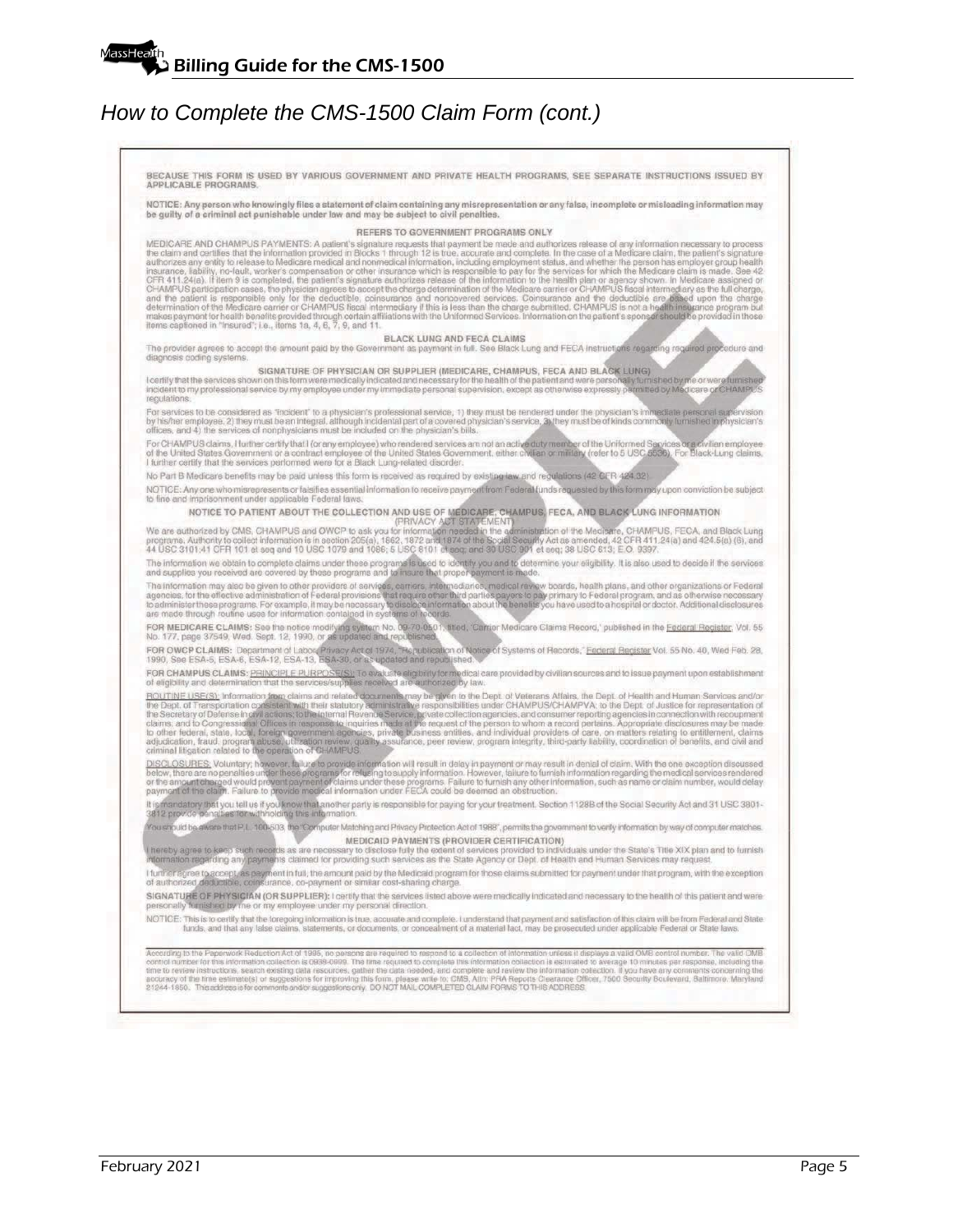| <b>Field</b><br>No. | <b>Field Name</b>                                          | <b>Description</b>                                                                                                                                                                                                              |
|---------------------|------------------------------------------------------------|---------------------------------------------------------------------------------------------------------------------------------------------------------------------------------------------------------------------------------|
| $\mathbf{1}$        | (Unnamed)                                                  | Indicate the type of health insurance coverage applicable to this claim by<br>placing an X in the appropriate box. Only one box can be marked.                                                                                  |
| 1a                  | Insured's I.D.<br>Number                                   | Enter the complete 12-character member identification (ID) number that is<br>printed on the MassHealth card.                                                                                                                    |
| $\overline{c}$      | Patient's name                                             | Enter the name of the MassHealth member receiving services in the<br>following order: last name, first name, middle initial.                                                                                                    |
| 3                   | Patient's Birth Date                                       | Enter the patient's eight-digit birth date in MMDDYYYY format.                                                                                                                                                                  |
|                     | Sex                                                        | Enter an X in the correct box to indicate the gender of the patient. Only one<br>box can be marked. If gender is unknown, leave this field blank.                                                                               |
| $\overline{4}$      | Insured's Name                                             | If the member has other insurance, enter the insured's name in the following<br>order: last name, first name, middle initial.                                                                                                   |
| 5                   | <b>Patient's Address</b>                                   | Required                                                                                                                                                                                                                        |
| 6                   | <b>Patient Relationship</b><br>to Insured                  | Enter an X in the correct box to indicate the patient's relationship to the<br>insured. Only one box can be marked.                                                                                                             |
| 7                   | Insured's Address                                          | Not required                                                                                                                                                                                                                    |
| 8                   | <b>Reserved for NUCC</b><br>Use                            | Not required                                                                                                                                                                                                                    |
| 9                   | Other Insured's<br>Name                                    | If Field 11d has an entry, complete Fields 9, 9a, and 9d, as applicable. When<br>additional group health coverage exists, enter the name of the other insured<br>in the following order: last name, first name, middle initial. |
| 9a                  | Other Insured's<br>Policy or Group<br>Number               | Enter the policy or group number of the other insured, if applicable.                                                                                                                                                           |
| 9 <sub>b</sub>      | Reserved for NUCC<br>Use                                   | Not required                                                                                                                                                                                                                    |
| 9c                  | Reserved for NUCC<br>Use                                   | Not required                                                                                                                                                                                                                    |
| 9d                  | <b>Insurance Plan Name</b><br>or Program Name              | Enter the seven-digit, MassHealth third-party-liability carrier code. Refer to<br>$\Delta$ ppendix $C$ of your MassHealth provider manual for carrier code values.                                                              |
| 10a                 | Is Patient's<br><b>Condition Related to</b><br>Employment? | Enter an X in the appropriate box to indicate whether the condition is<br>employment-related.                                                                                                                                   |
| 10 <sub>b</sub>     | Auto Accident?<br>Place (State)                            | Enter an X in the appropriate box to indicate the type of accident.<br>If Yes is marked, also enter the state postal code where the accident<br>occurred.                                                                       |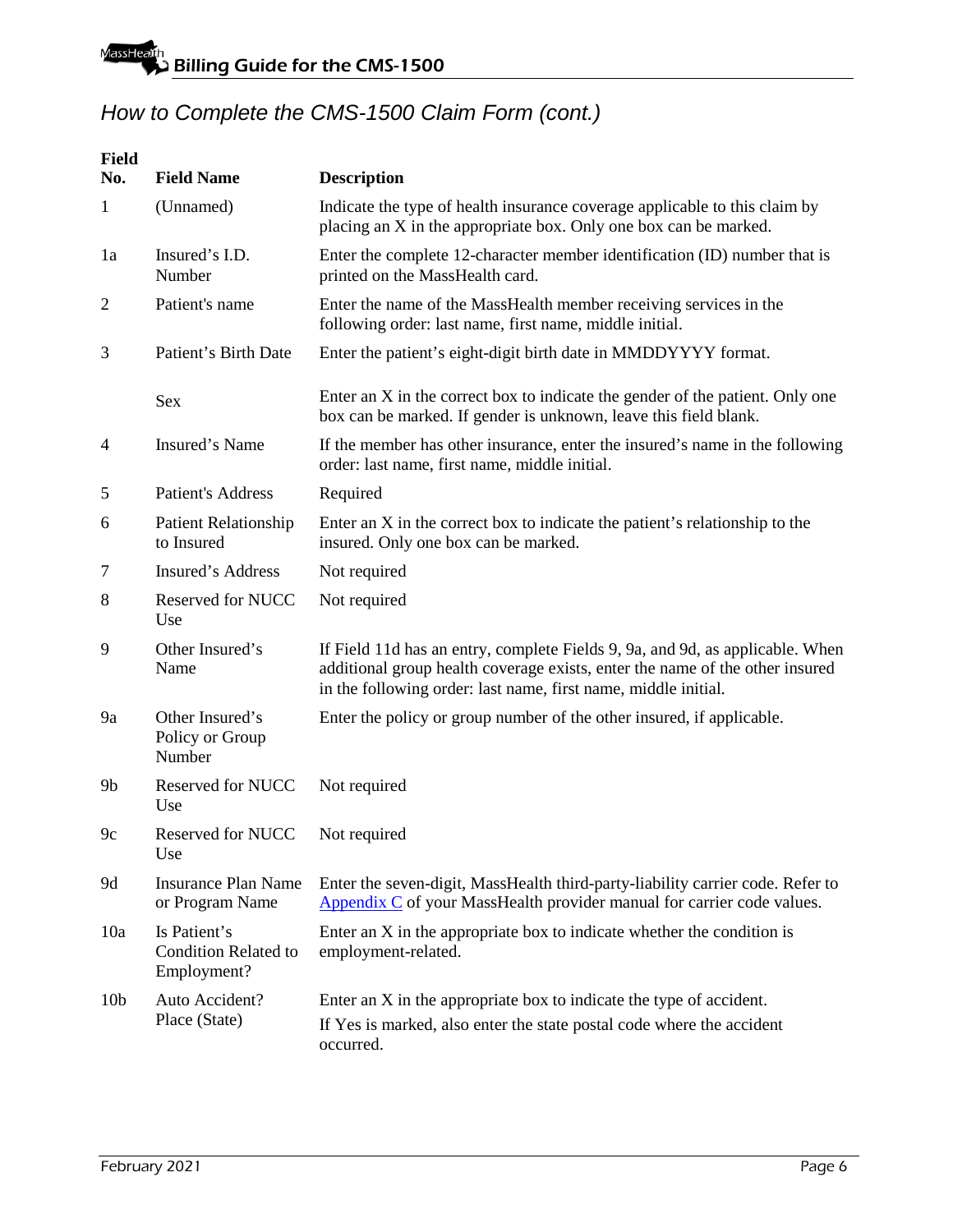| <b>Field</b><br>No. | <b>Field Name</b>                                   | <b>Description</b>                                                                                                                                                                             |
|---------------------|-----------------------------------------------------|------------------------------------------------------------------------------------------------------------------------------------------------------------------------------------------------|
| 10c                 | Other Accident?                                     | Enter an $X$ in the appropriate box to indicate if the condition is the result of any<br>other type of accident.                                                                               |
| 10d                 | Claim Codes<br>(Designated by<br>NUCC)              | Not required                                                                                                                                                                                   |
| 11                  | Insured's Policy<br>Group or FECA<br>Number         | If applicable, enter the insured's policy or group number as it appears on the<br>insured's health-care identification card. If Field 4 is completed, then you must<br>also complete Field 11. |
| 11a                 | Insured's Date<br>of Birth                          | Enter the insured's eight-digit birth date in MMDDYYYY format.                                                                                                                                 |
|                     | Sex                                                 | Enter an X in the correct box to indicate the gender of the patient. Only one box<br>can be marked. If gender is unknown, leave this field blank.                                              |
| 11 <sub>b</sub>     | Other Claim ID<br>(Designated by<br>NUCC)           | Not required                                                                                                                                                                                   |
| 11c                 | <b>Insurance Plan</b><br>Name or<br>Program Name    | Enter the seven-digit MassHealth third-party-liability carrier code.<br>Refer to <b>Appendix C</b> of your MassHealth provider manual for carrier code<br>values.                              |
| 11d                 | Is There<br>Another Health<br>Benefit Plan?         | Enter an X in the appropriate box to indicate whether there is another health<br>benefit plan. If Yes, complete Fields 9, 9a, and 9d. Make an entry in only one<br>box.                        |
| 12                  | Patient's or<br>Authorized<br>Person's<br>Signature | Enter SOF, Signature on File.                                                                                                                                                                  |
| 13                  | Insured's or<br>Authorized<br>Person's<br>Signature | Not required                                                                                                                                                                                   |
| 14                  | Date of Current<br>Illness, Injury,                 | Enter the start date of the present illness, injury, or condition in MMDDYYYY or<br>MMDDYY format.                                                                                             |
|                     | or Pregnancy<br>(LMP)                               | For pregnancy, use the date of the last menstrual period (LMP). Enter one of the<br>following qualifiers to indicate which date you are reporting.                                             |
|                     |                                                     | 431: Onset of Current Symptoms of Illness                                                                                                                                                      |
|                     |                                                     | 484: Last Menstrual Period                                                                                                                                                                     |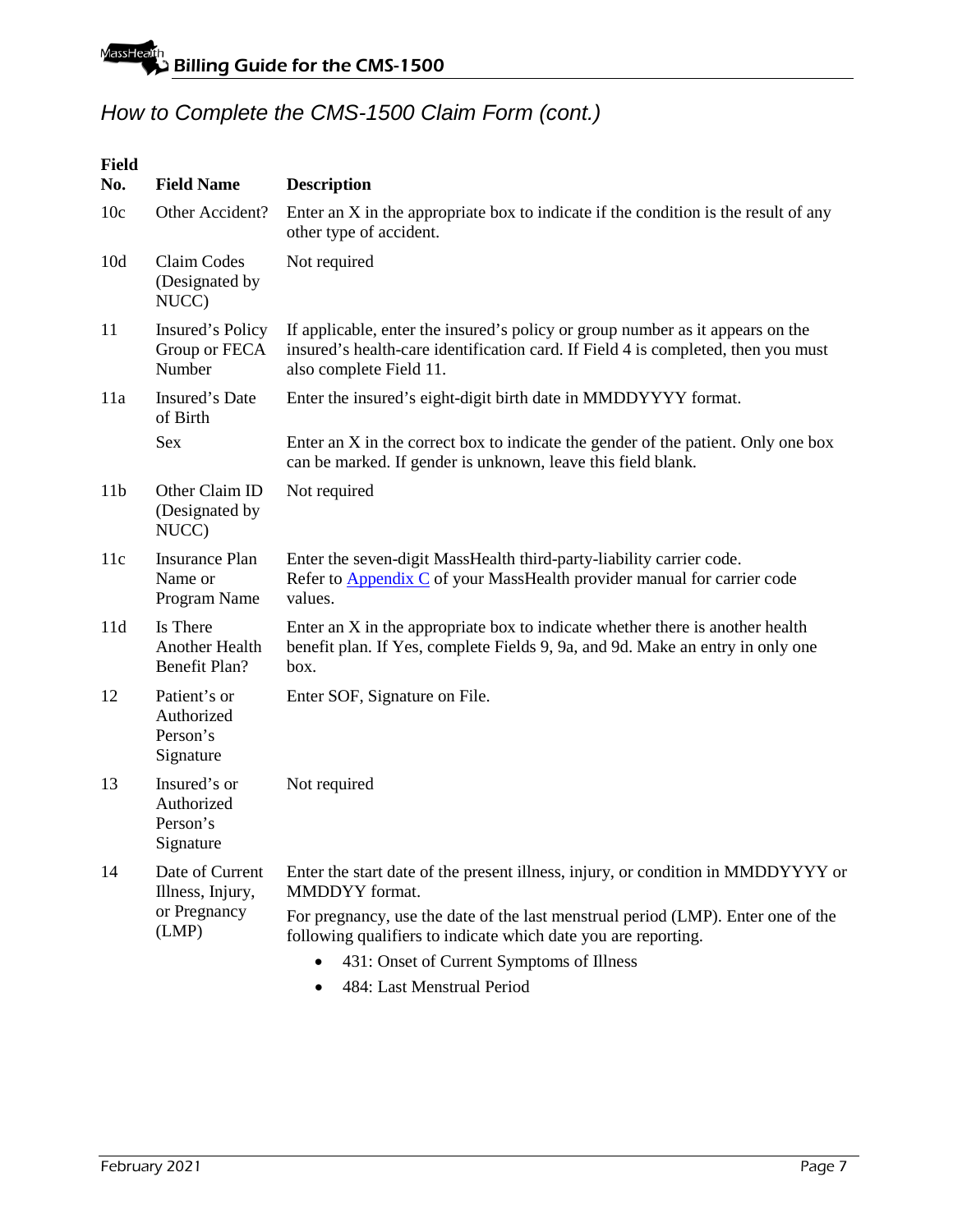| <b>Field</b><br>No. | <b>Field Name</b>                                                  | <b>Description</b>                                                                                                                                                                                      |  |  |  |  |  |  |  |
|---------------------|--------------------------------------------------------------------|---------------------------------------------------------------------------------------------------------------------------------------------------------------------------------------------------------|--|--|--|--|--|--|--|
| 15                  | <b>Other Date</b>                                                  | Enter another date related to the patient's condition or treatment in<br>MMDDYYYY or MMDDYY format.                                                                                                     |  |  |  |  |  |  |  |
|                     |                                                                    | Enter one of the following qualifiers to identify which date you are reporting.                                                                                                                         |  |  |  |  |  |  |  |
|                     |                                                                    | 454: Initial Treatment                                                                                                                                                                                  |  |  |  |  |  |  |  |
|                     |                                                                    | 304: Latest visit or Consultation<br>$\bullet$                                                                                                                                                          |  |  |  |  |  |  |  |
|                     |                                                                    | 453: Acute Manifestation of a Chronic Condition<br>$\bullet$                                                                                                                                            |  |  |  |  |  |  |  |
|                     |                                                                    | 439: Accident                                                                                                                                                                                           |  |  |  |  |  |  |  |
|                     |                                                                    | 455: Last X ray                                                                                                                                                                                         |  |  |  |  |  |  |  |
|                     |                                                                    | 471: Prescription<br>٠                                                                                                                                                                                  |  |  |  |  |  |  |  |
|                     |                                                                    | 090: Report Start (Assumed Care Date)<br>٠                                                                                                                                                              |  |  |  |  |  |  |  |
|                     |                                                                    | 091: Report End (Relinquished Care Date)                                                                                                                                                                |  |  |  |  |  |  |  |
|                     |                                                                    | 444: First Visit or Consultation                                                                                                                                                                        |  |  |  |  |  |  |  |
|                     | Qual                                                               | Enter the qualifier between the set of dotted vertical lines on the left.                                                                                                                               |  |  |  |  |  |  |  |
| 16                  | <b>Dates Patient</b><br>Unable to Work<br>in Current<br>Occupation | Not required                                                                                                                                                                                            |  |  |  |  |  |  |  |
| 17                  | Name of<br>Referring<br>Provider or                                | Enter the name and credentials of the professional who referred, ordered, or<br>supervised the service(s) or supply(ies) on the claim in the following order: first<br>name, middle initial, last name. |  |  |  |  |  |  |  |
|                     | <b>Other Source</b>                                                | If multiple providers are involved, enter one provider using the following priority<br>order.                                                                                                           |  |  |  |  |  |  |  |
|                     |                                                                    | Referring Provider<br>1.                                                                                                                                                                                |  |  |  |  |  |  |  |
|                     |                                                                    | <b>Ordering Provider</b><br>2.                                                                                                                                                                          |  |  |  |  |  |  |  |
|                     |                                                                    | <b>Supervising Provider</b><br>3.                                                                                                                                                                       |  |  |  |  |  |  |  |
|                     |                                                                    | Do not use periods or commas. You may use a hyphen for hyphenated names.<br>Enter one of the following qualifiers to identify which provider you are reporting.                                         |  |  |  |  |  |  |  |
|                     |                                                                    | DN: Referring Provider                                                                                                                                                                                  |  |  |  |  |  |  |  |
|                     |                                                                    | DK: Ordering Provider                                                                                                                                                                                   |  |  |  |  |  |  |  |
|                     |                                                                    | DQ: Supervising Provider                                                                                                                                                                                |  |  |  |  |  |  |  |
|                     |                                                                    | Enter the qualifier to the left of the dotted, vertical line.                                                                                                                                           |  |  |  |  |  |  |  |
|                     |                                                                    | The Referring, Ordering, and Supervising physician should be<br>$\bullet$<br>actively participating/enrolled with MassHealth at least as a non-<br>billing provider                                     |  |  |  |  |  |  |  |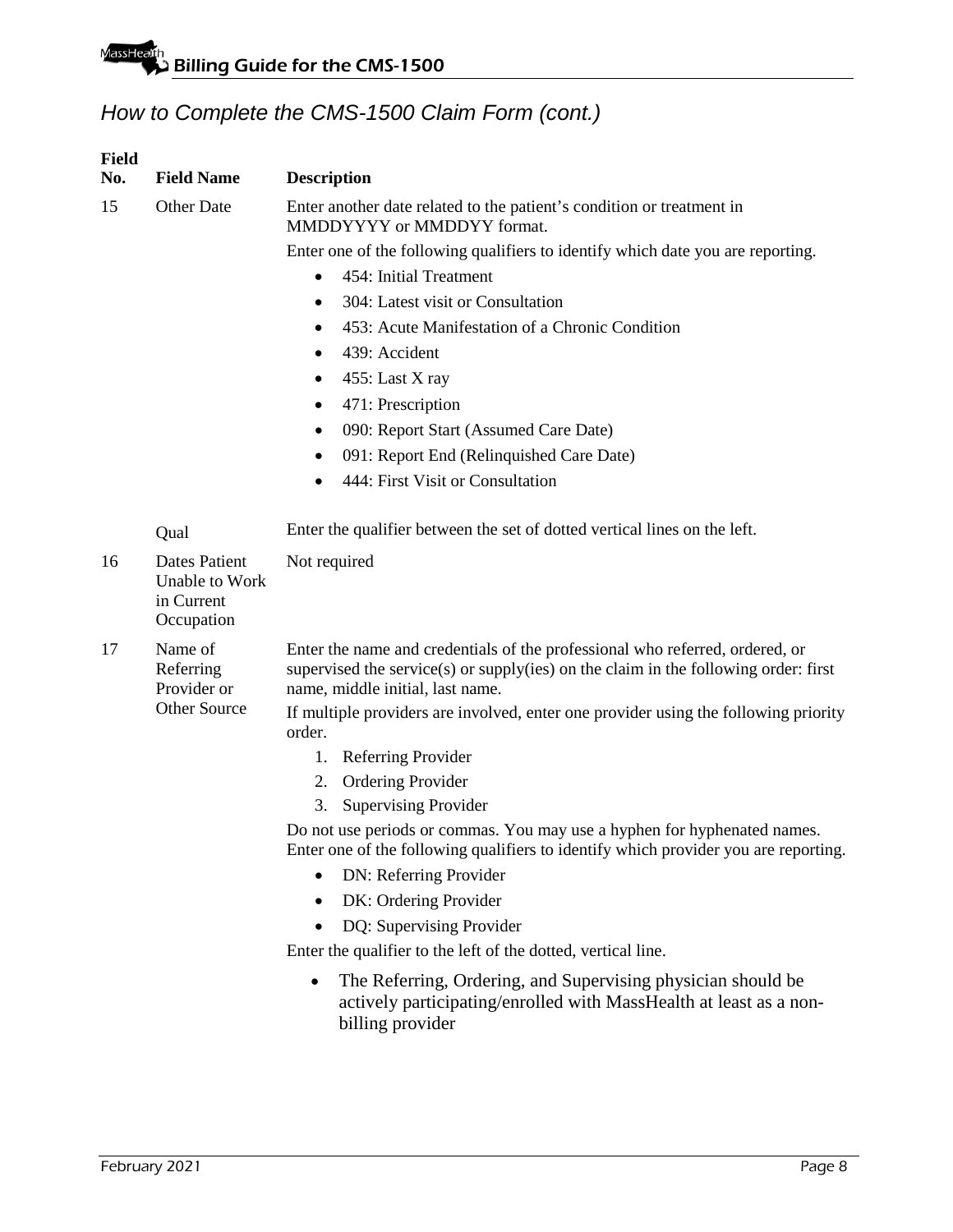| <b>Field</b><br>No. | <b>Field Name</b>                              | <b>Description</b>                                                                                                                                                                                                                                                                                                                                                                                                                                                |  |  |  |  |  |  |
|---------------------|------------------------------------------------|-------------------------------------------------------------------------------------------------------------------------------------------------------------------------------------------------------------------------------------------------------------------------------------------------------------------------------------------------------------------------------------------------------------------------------------------------------------------|--|--|--|--|--|--|
| 17a                 | (Unnamed)                                      | Enter the other ID number of the referring, ordering, or supervising provider in<br>the shaded area of this field. In the box to the immediate right of "17a," enter one<br>of the following qualifiers to identify what other ID number is being reported.<br>0B: State License Number<br>$\bullet$<br>1G: Provider UPIN Number<br>٠<br>G2: Provider Commercial Number (MassHealth Provider ID)<br>٠<br>LU: Location Number (for supervising provider only)<br>٠ |  |  |  |  |  |  |
| 17 <sub>b</sub>     | <b>NPI</b>                                     | Enter the NPI of the referring, ordering, or supervising provider. If the referring,<br>ordering, or supervising provider does not have an NPI, this field is not required.                                                                                                                                                                                                                                                                                       |  |  |  |  |  |  |
|                     |                                                | The ordering, referring, or supervising provider must be enrolled with<br>MassHealth as a fully participating provider or as a nonbilling provider.                                                                                                                                                                                                                                                                                                               |  |  |  |  |  |  |
| 18                  | Hospitalization<br>Dates Related to<br>Current | If the member has been hospitalized, enter the inpatient hospital admission start<br>date and discharge date (if the patient has been discharged) in MM/DD/YYYY<br>format.                                                                                                                                                                                                                                                                                        |  |  |  |  |  |  |
|                     | Services                                       | If the patient has not been discharged, leave the discharge date blank.                                                                                                                                                                                                                                                                                                                                                                                           |  |  |  |  |  |  |
|                     |                                                | Psychiatric Day Treatment Providers                                                                                                                                                                                                                                                                                                                                                                                                                               |  |  |  |  |  |  |
|                     |                                                | Enter the date of the member's discharge from the program.                                                                                                                                                                                                                                                                                                                                                                                                        |  |  |  |  |  |  |
| 19                  | Additional                                     | Not required                                                                                                                                                                                                                                                                                                                                                                                                                                                      |  |  |  |  |  |  |
|                     | Claim<br>Information<br>(Designated by         | Previously, this field was used to report information about durable medical<br>equipment repairs. When submitting a claim for a repair that does not require<br>prior authorization (PA), provide the following information in an attachment:                                                                                                                                                                                                                     |  |  |  |  |  |  |
|                     | NUCC)                                          | name of the person who requested the repair;<br>٠                                                                                                                                                                                                                                                                                                                                                                                                                 |  |  |  |  |  |  |
|                     |                                                | date of the request and a specific description of the equipment malfunction;<br>٠                                                                                                                                                                                                                                                                                                                                                                                 |  |  |  |  |  |  |
|                     |                                                | list of procedures and parts used to complete the repair;<br>$\bullet$                                                                                                                                                                                                                                                                                                                                                                                            |  |  |  |  |  |  |
|                     |                                                | cost of each procedure and part; and                                                                                                                                                                                                                                                                                                                                                                                                                              |  |  |  |  |  |  |
|                     |                                                | time required to complete the repair.                                                                                                                                                                                                                                                                                                                                                                                                                             |  |  |  |  |  |  |
| 20                  | Outside Lab<br>\$ Charges                      | Not required                                                                                                                                                                                                                                                                                                                                                                                                                                                      |  |  |  |  |  |  |
| 21                  | Diagnosis or<br>Nature of Illness<br>or Injury | Between the vertical, dotted lines labeled "ICD Ind." in the upper right portion<br>of the field, enter one of the following indicators to identify which version/s of<br>ICD codes is/are being reported.                                                                                                                                                                                                                                                        |  |  |  |  |  |  |
|                     | Relate A-L to<br>service line                  | 9: ICD-9-CM                                                                                                                                                                                                                                                                                                                                                                                                                                                       |  |  |  |  |  |  |
|                     | below $(24E)$                                  | 0: ICD-10-CM<br>٠                                                                                                                                                                                                                                                                                                                                                                                                                                                 |  |  |  |  |  |  |
|                     |                                                | Relate lines A through L to the lines of service in Field 24E by line letter. Use<br>the highest level of specificity.                                                                                                                                                                                                                                                                                                                                            |  |  |  |  |  |  |
|                     |                                                | Do not provide a narrative description in this field.                                                                                                                                                                                                                                                                                                                                                                                                             |  |  |  |  |  |  |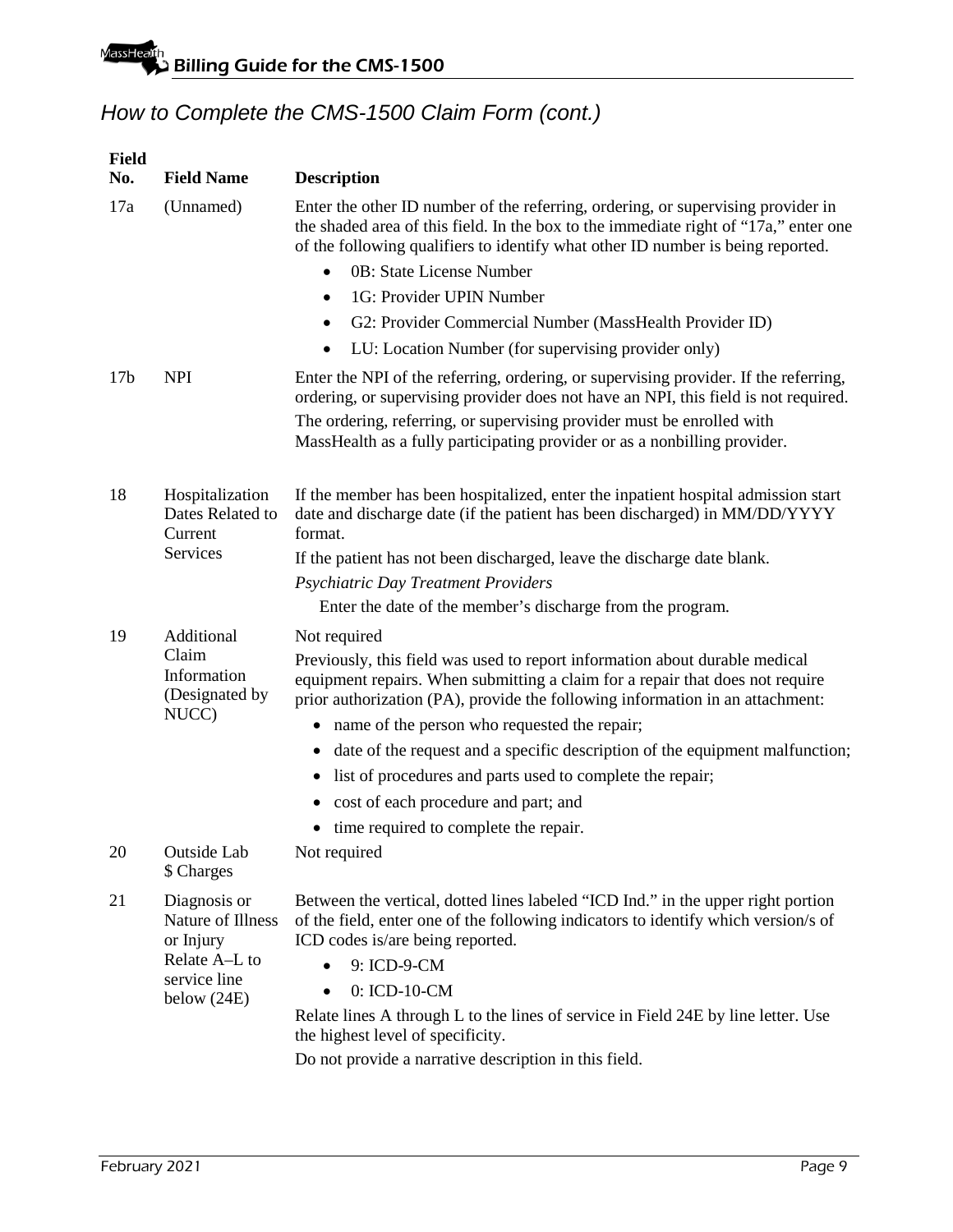| <b>Field</b><br>No. | <b>Field Name</b>                | <b>Description</b>                                                                                                                                                                                                                                                                                                                         |
|---------------------|----------------------------------|--------------------------------------------------------------------------------------------------------------------------------------------------------------------------------------------------------------------------------------------------------------------------------------------------------------------------------------------|
| 22                  | Resubmission<br>Code             | When resubmitting a claim, enter one of the following bill frequency codes<br>left-justified in the left-hand portion of this field.                                                                                                                                                                                                       |
|                     |                                  | 7: Replacement of prior claim<br>8: Void/cancel of prior claim<br>$\bullet$                                                                                                                                                                                                                                                                |
|                     | Original Ref.<br>Number          | In the field on the right, enter the 13-character internal control number (ICN)<br>assigned to the paid claim. This ICN appears on the remittance advice the original<br>claim was paid on. Please refer to Subchapter 5, Part 6, of your MassHealth<br>provider manual for detailed billing instructions on claim status and corrections. |
| 23                  | Prior<br>Authorization<br>Number | Enter the prior-authorization (PA) number or referral number assigned by<br>MassHealth, if applicable.                                                                                                                                                                                                                                     |
| 24                  | (Unnamed<br>Shaded Area)         | Note: Each of the six rows designated for Field 24 contains an upper shaded area<br>and a lower unshaded area. Enter information in these areas as follows.                                                                                                                                                                                |
|                     |                                  | Shaded/upper area: drugs; injectable devices; durable medical equipment;<br>$\bullet$<br>oxygen and respiratory therapy equipment; prosthetics and orthotics.                                                                                                                                                                              |
|                     |                                  | Unshaded/lower area: date of current illness, injury, or pregnancy; place<br>$\bullet$<br>of service; emergency status; procedures, services, or supplies; diagnosis<br>pointer; charges; days/units; etc.                                                                                                                                 |
|                     |                                  | Enter the following information in the shaded area of Lines 1-6 from the<br>beginning of 24A to the end of 24G for up to 61 characters.                                                                                                                                                                                                    |
|                     |                                  | For Drugs or Injectable Devices Administered in the Office or a Clinic Setting                                                                                                                                                                                                                                                             |
|                     |                                  | If billing for physician-administered drugs (including 340B drugs) or<br>injectable devices administered in an office or clinic setting, except vaccines,<br>enter the following information.                                                                                                                                              |
|                     |                                  | Qualifier N4<br>$\bullet$                                                                                                                                                                                                                                                                                                                  |
|                     |                                  | 11-digit national drug code (NDC)<br>$\bullet$                                                                                                                                                                                                                                                                                             |
|                     |                                  | NDC unit of measure                                                                                                                                                                                                                                                                                                                        |
|                     |                                  | Quantity of the drug administered<br>$\bullet$                                                                                                                                                                                                                                                                                             |
|                     |                                  | This information is in addition to the Healthcare Common Procedure Coding<br>System (HCPCS) code entered in the unshaded section on the same line. Use<br>the following qualifiers when reporting NDC unit descriptors.                                                                                                                    |
|                     |                                  | F2: international unit (for example, anti-hemophilia factor)                                                                                                                                                                                                                                                                               |
|                     |                                  | GR: gram (for creams, ointments, and bulk powders)                                                                                                                                                                                                                                                                                         |
|                     |                                  | ME: milligram (for creams, ointments, and bulk powders)<br>$\bullet$                                                                                                                                                                                                                                                                       |
|                     |                                  | ML: milliliter (for liquids, suspensions, solutions, and lotions)<br>$\bullet$                                                                                                                                                                                                                                                             |
|                     |                                  | UN: unit (for tablets, capsules, suppositories, and powder-filled vials)                                                                                                                                                                                                                                                                   |
|                     |                                  |                                                                                                                                                                                                                                                                                                                                            |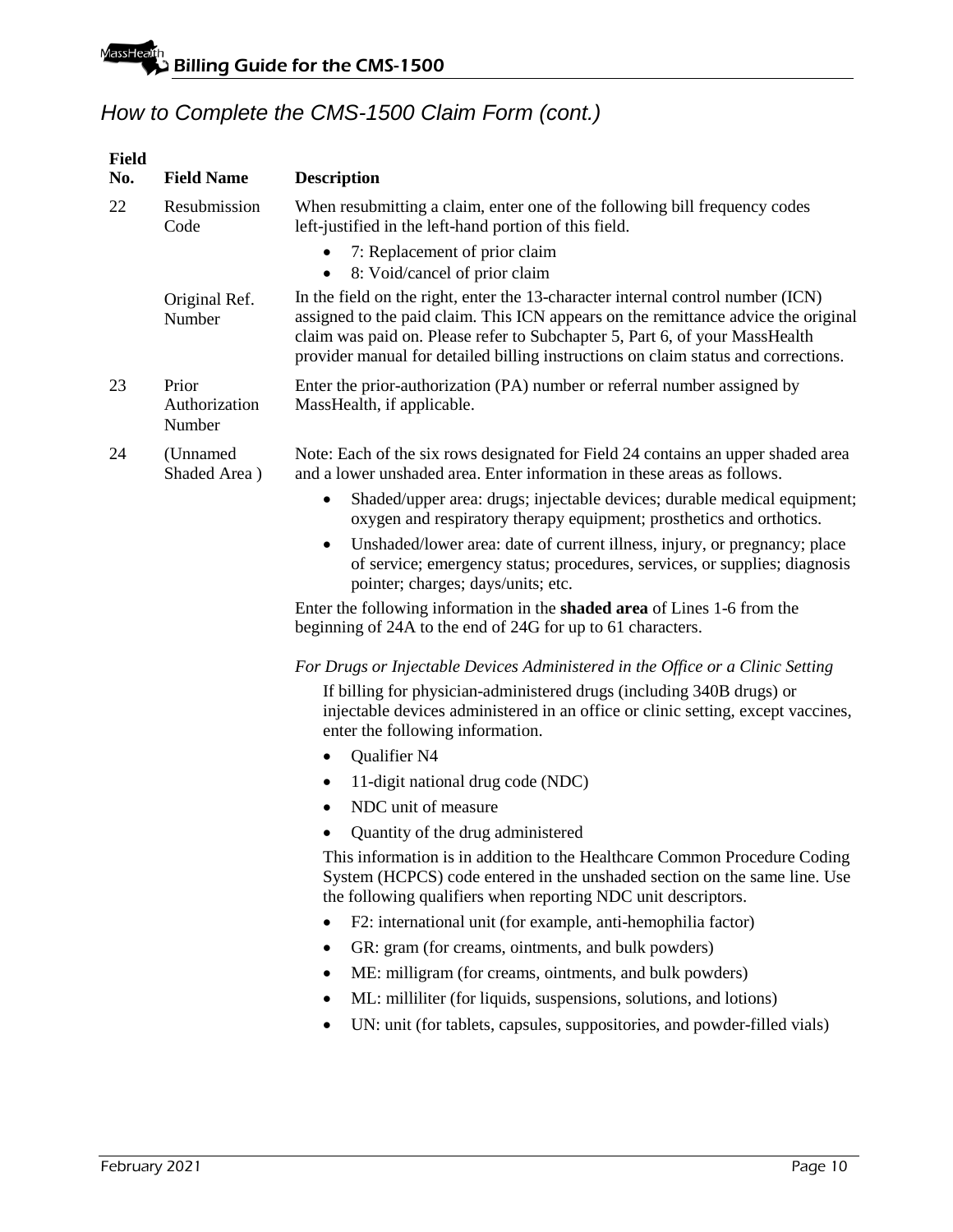#### **Field**

| No. | <b>Field Name</b> |  |
|-----|-------------------|--|
| 24  | (Unnamed)         |  |
|     | Shaded Area)      |  |
|     | cont.             |  |

#### **Description**

*For Compound Drugs*

When billing for compound drugs, use the following qualifiers.

- VY: used to identify that a compound drug is being dispensed; and
- The compound drug association number (a three-digit compound drug association number indicates that the ingredients are part of the same compound drug). This number can be only three digits long, and the submitter must make sure that all ingredients of the compound prescription have the same compound drug association number.

List each drug ingredient that is part of the compound on a separate line with the VY qualifier and a compound drug association number segment. Make sure that all the individual ingredients that make up the compound have the same compound drug association number.

### Examples

If billing for a drug administered in a doctor's office other than a compound drug, enter the following in the shaded area (see below).

- Qualifier N4
- 11-digit national drug code (NDC)
- NDC unit of measure (use one of the following qualifiers when reporting NDC units—F2, GR, ME, ML or UN)
- Quantity of the drug administered, which includes fractions.

| 24. |      | DATE(S) OF SERVICE |    |                             |                      |            |                  | D. PROCEDURES, SERVICES, OR SUPPLIES |                  |                  |    |
|-----|------|--------------------|----|-----------------------------|----------------------|------------|------------------|--------------------------------------|------------------|------------------|----|
|     | From |                    |    |                             | <b>PLACE OF</b>      |            |                  | (Explain Unusual Circumstances)      | <b>DIAGNOSIS</b> |                  | DJ |
| MM  | DD   | MМ                 | DD | <b>VV</b>                   | SERVICE <sup>1</sup> | <b>EMG</b> | <b>CPT/HCPCS</b> | <b>MODIFIER</b>                      | <b>POINTER</b>   | <b>S CHARGES</b> |    |
|     |      |                    |    | N4XXXXXXXXXXXUN00000001.500 |                      |            |                  |                                      |                  |                  |    |
|     |      |                    |    |                             |                      |            |                  |                                      |                  |                  |    |

If billing for a compound drug administered in a doctor's office, enter the following in the shaded area.

- Qualifier N4
- 11-digit national drug code (NDC)
- NDC unit of measure (use one of the following unit descriptors when reporting NDC units—F2, GR, ME, ML or UN)
- quantity of the drug administered, which includes fractions
- Reference identification qualifier—Value is VY
- Compound drug association number (a three-digit compound drug association number indicating that the ingredients are part of the same compound drug). This number can be only three digits in length, and the submitter must make sure that all ingredients of the compound prescription have the same compound drug association number.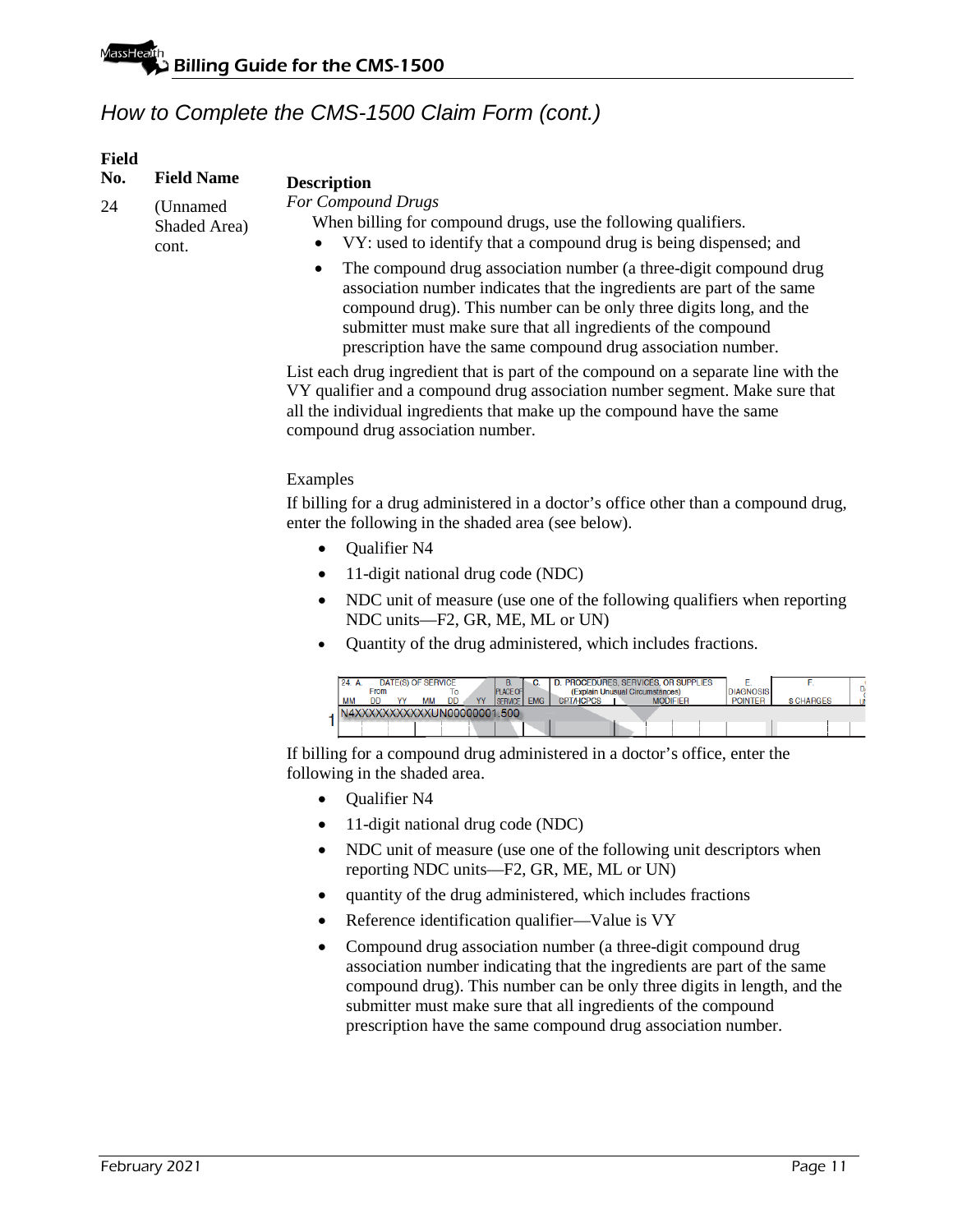#### **Field**

#### **No. Field Name Description**

- 24 (Unnamed Shaded Area) cont.
- Note: Please complete the shaded area for each ingredient that makes up the compound prescription. Use a separate line for each ingredient.

| 24. A.<br><b>MM</b> | From<br>DD | <b>DATE(S) OF SERVICE</b> | MМ | То<br><b>DD</b> | YY | В.<br><b>PLACE OF</b><br><b>ISERVICE</b> | <b>EMG</b> | D. PROCEDURES, SERVICES, OR SUPPLIES<br>(Explain Unusual Circumstances)<br><b>CPT/HCPCS</b> |  | <b>MODIFIER</b> | <b>DIAGNOSIS</b><br><b>POINTER</b> | <b>S CHARGES</b> | G.<br>DAYS<br>UNITS | Fan SH<br>Pan |
|---------------------|------------|---------------------------|----|-----------------|----|------------------------------------------|------------|---------------------------------------------------------------------------------------------|--|-----------------|------------------------------------|------------------|---------------------|---------------|
|                     |            |                           |    |                 |    | V4XXXXXXXXXXXUN00000001.500VY000         |            |                                                                                             |  |                 |                                    |                  |                     |               |
|                     |            |                           |    |                 |    | N4XXXXXXXXXXXUN00000001.500VY000         |            |                                                                                             |  |                 |                                    |                  |                     |               |

### *For Durable Medical Equipment, Oxygen and Respiratory Therapy Equipment, Prosthetics and Orthotics*

When billing HCPCS service codes that **do not require** PA, and are payable on an individual consideration **(I.C.) basis**, enter **in the shaded area** the acquisition cost in addition to the quantity dispensed. Also, attach a copy of the supplier's current invoice. Invoices submitted with a claim must be dated no more than 12 months before the date of service. Providers must submit the current invoice and identify on the invoice the item(s) being billed on the claim by circling the item on the invoice and the associated HCPCS service code being billed. Providers should refer to the MassHealth regulations, Subchapter 6 (Service Codes) of their MassHealth provider manual, and the MassHealth Payment and Coverage Guidelines Tool(s) for more information on payment and coverage criteria for service codes that are payable on an individual consideration (I.C.) basis.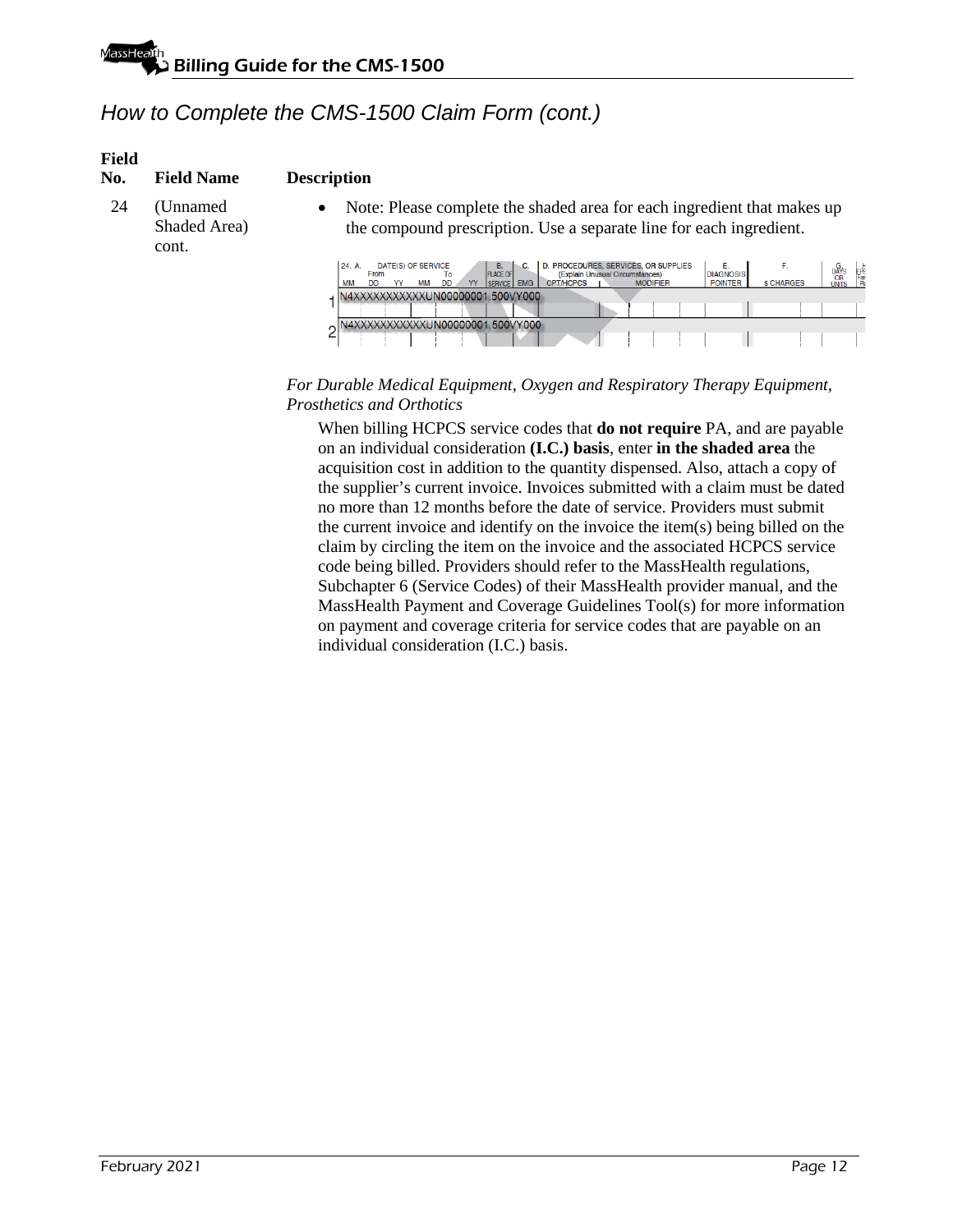| <b>Field</b><br>No. | <b>Field Name</b>            | <b>Description</b>                                                                                                                                                                                                                                                                                                                                                                                                                                                |
|---------------------|------------------------------|-------------------------------------------------------------------------------------------------------------------------------------------------------------------------------------------------------------------------------------------------------------------------------------------------------------------------------------------------------------------------------------------------------------------------------------------------------------------|
| 24A                 | $Date(s)$ of                 | Enter the date the service was provided in MMDDYYYY format in the <b>unshaded area</b> .                                                                                                                                                                                                                                                                                                                                                                          |
|                     | Service                      | For a Single Date of Service                                                                                                                                                                                                                                                                                                                                                                                                                                      |
|                     | (for lower,<br>unshaded area | In the "From" and "To" columns, enter the date the service was<br>provided, using the MMDDYYYY format.                                                                                                                                                                                                                                                                                                                                                            |
|                     | of form)                     | For Consecutive Dates of Service                                                                                                                                                                                                                                                                                                                                                                                                                                  |
|                     |                              | In the "From" column, enter the first date of service. In the<br>"To" column, enter the last date of service. Billing for consecutive dates of service<br>on a single claim line is allowed only for certain services. For example, a physician<br>may bill for hospital visits on successive days by entering the dates of service in the<br>"From" and "To" boxes, but a physician may not bill for office visits on successive<br>days on a single claim line. |
|                     |                              | <b>Early Intervention Providers</b>                                                                                                                                                                                                                                                                                                                                                                                                                               |
|                     |                              | For Assessments                                                                                                                                                                                                                                                                                                                                                                                                                                                   |
|                     |                              | Enter the date that the assessment was completed in the "From" column. In Field<br>24G, enter the total number of units spent on the assessment, regardless of the date.                                                                                                                                                                                                                                                                                          |
|                     |                              | For All Other Early Intervention Services                                                                                                                                                                                                                                                                                                                                                                                                                         |
|                     |                              | Follow the instructions given in the general description.                                                                                                                                                                                                                                                                                                                                                                                                         |
|                     |                              | Durable Medical Equipment, Oxygen and Respiratory Therapy Equipment, and<br>Pharmacy providers that have a DME and/or Oxygen specialty                                                                                                                                                                                                                                                                                                                            |
|                     |                              | For Monthly Rentals                                                                                                                                                                                                                                                                                                                                                                                                                                               |
|                     |                              | Enter the last date of the monthly rental period in "From." Leave "To" blank. Use a<br>separate claim line for each monthly rental period.                                                                                                                                                                                                                                                                                                                        |
|                     |                              | <b>For Substitute Rentals</b>                                                                                                                                                                                                                                                                                                                                                                                                                                     |
|                     |                              | Enter the date of service in "From." Leave "To" blank. Use a separate claim line for<br>each rental day.                                                                                                                                                                                                                                                                                                                                                          |
|                     |                              | For Purchases and Repairs                                                                                                                                                                                                                                                                                                                                                                                                                                         |
|                     |                              | Enter the date when the service was furnished in "From." Leave "To" blank.                                                                                                                                                                                                                                                                                                                                                                                        |
|                     |                              |                                                                                                                                                                                                                                                                                                                                                                                                                                                                   |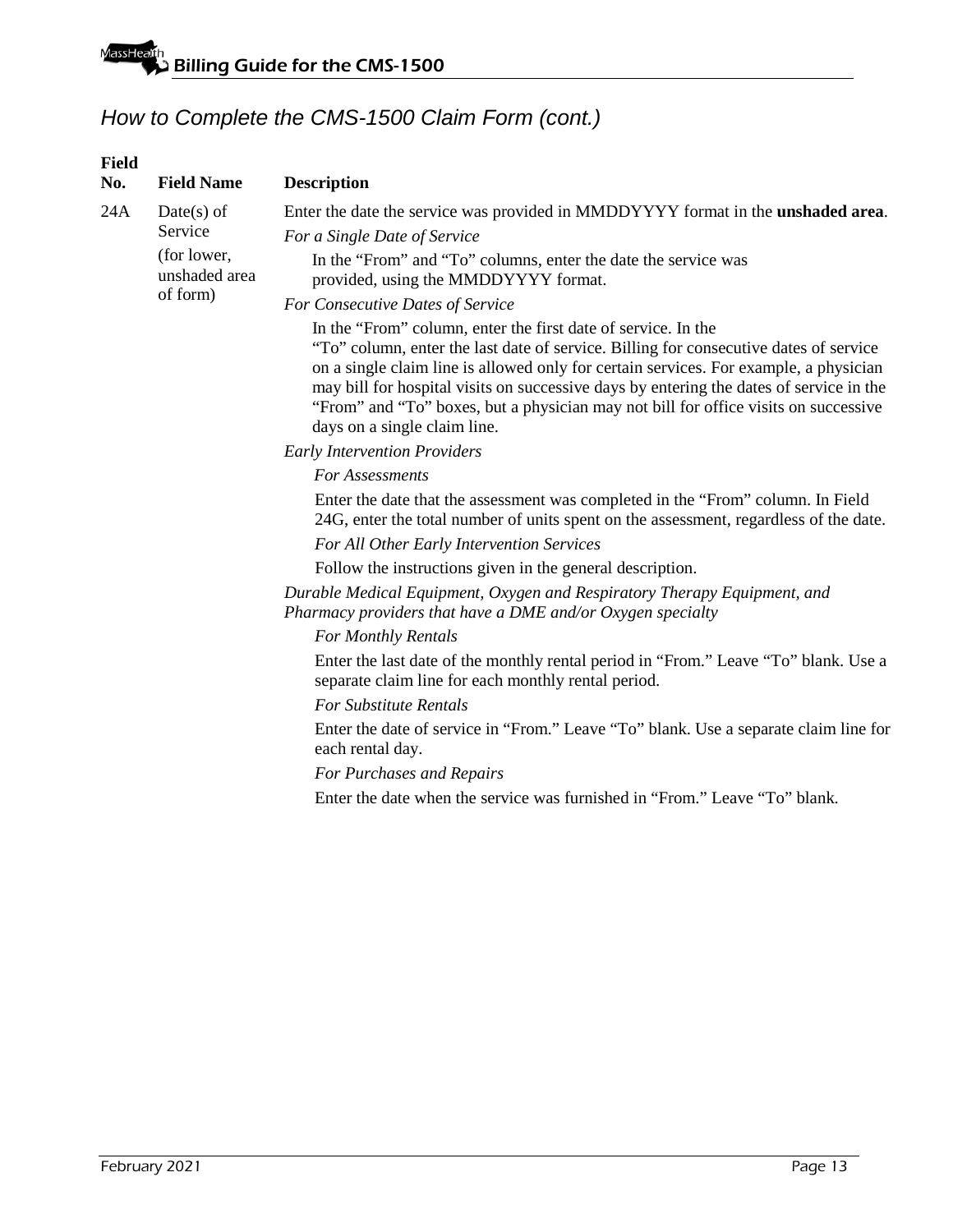| <b>Field</b><br>No. | <b>Field Name</b>           | <b>Description</b>                                                                                                                                                                                                                                            |  |  |  |  |  |  |  |  |
|---------------------|-----------------------------|---------------------------------------------------------------------------------------------------------------------------------------------------------------------------------------------------------------------------------------------------------------|--|--|--|--|--|--|--|--|
| 24B                 | Place of<br>Service         | Enter the appropriate two-digit code from the place-of-service code list for each item used<br>or service performed. The place-of-service codes are available at<br>http://www.cms.gov/Medicare/Coding/place-of-service-codes/Place_of_Service_Code_Set.html. |  |  |  |  |  |  |  |  |
|                     |                             | Acute Outpatient Hospital billing for professional services where the service is provided<br>by hospital-based physicians only                                                                                                                                |  |  |  |  |  |  |  |  |
|                     |                             | To help define the type of facility billing for medical services on a professional claim,<br>please use the following place-of-service codes.                                                                                                                 |  |  |  |  |  |  |  |  |
|                     |                             | 21 – Inpatient hospital                                                                                                                                                                                                                                       |  |  |  |  |  |  |  |  |
|                     |                             | 22 – Outpatient hospital                                                                                                                                                                                                                                      |  |  |  |  |  |  |  |  |
|                     |                             | 23 – Emergency room                                                                                                                                                                                                                                           |  |  |  |  |  |  |  |  |
|                     |                             | 99 – Hospital-licensed health center                                                                                                                                                                                                                          |  |  |  |  |  |  |  |  |
|                     |                             | Durable Medical Equipment, Oxygen and Respiratory Therapy Equipment, Orthotics and<br><b>Prosthetic Providers</b>                                                                                                                                             |  |  |  |  |  |  |  |  |
|                     |                             | Providers should refer to the MassHealth Payment and Coverage Guideline Tool(s) for<br>the place-of-service codes attached to the HCPCS.                                                                                                                      |  |  |  |  |  |  |  |  |
|                     |                             | $12 -$ Home                                                                                                                                                                                                                                                   |  |  |  |  |  |  |  |  |
|                     |                             | 14 - Group Home                                                                                                                                                                                                                                               |  |  |  |  |  |  |  |  |
|                     |                             | $31 - Skilled-nursing facility$                                                                                                                                                                                                                               |  |  |  |  |  |  |  |  |
|                     |                             | $32 -$ Nursing facility                                                                                                                                                                                                                                       |  |  |  |  |  |  |  |  |
|                     |                             | 33 - Custodial care                                                                                                                                                                                                                                           |  |  |  |  |  |  |  |  |
| 24C                 | <b>EMG</b>                  | If the service is the result of an emergency, enter Y or leave it blank.                                                                                                                                                                                      |  |  |  |  |  |  |  |  |
| 24D                 | Procedures,<br>Services, or | Enter the CPT or HCPCS code(s) and modifier(s). This field accommodates up to four<br>two-digit modifiers.                                                                                                                                                    |  |  |  |  |  |  |  |  |
|                     | Supplies<br>CPT/HCPCS       | See Subchapter 6 of the applicable MassHealth provider manual for lists of payable or<br>nonpayable service codes and modifiers and their descriptions.                                                                                                       |  |  |  |  |  |  |  |  |
|                     | Modifier                    | <b>Municipally Based Health Service Providers</b>                                                                                                                                                                                                             |  |  |  |  |  |  |  |  |
|                     |                             | Municipally based health service providers should refer to relevant municipally based<br>health service provider bulletins to determine the correct service code.                                                                                             |  |  |  |  |  |  |  |  |
|                     |                             | <b>Transportation Providers</b>                                                                                                                                                                                                                               |  |  |  |  |  |  |  |  |
|                     |                             | Use modifier "TS" when billing for more than two one-way trips for the same<br>member on the same date of service.                                                                                                                                            |  |  |  |  |  |  |  |  |
|                     |                             | 340B-Covered Entities: 340B-Covered Entities (e.g., community health centers, family<br>planning clinics, group practices, and other providers participating in the 340B<br>program).                                                                         |  |  |  |  |  |  |  |  |
|                     |                             | Use modifier "UD" next to appropriate HCPCS code when billing for a 340B drug.                                                                                                                                                                                |  |  |  |  |  |  |  |  |
|                     |                             |                                                                                                                                                                                                                                                               |  |  |  |  |  |  |  |  |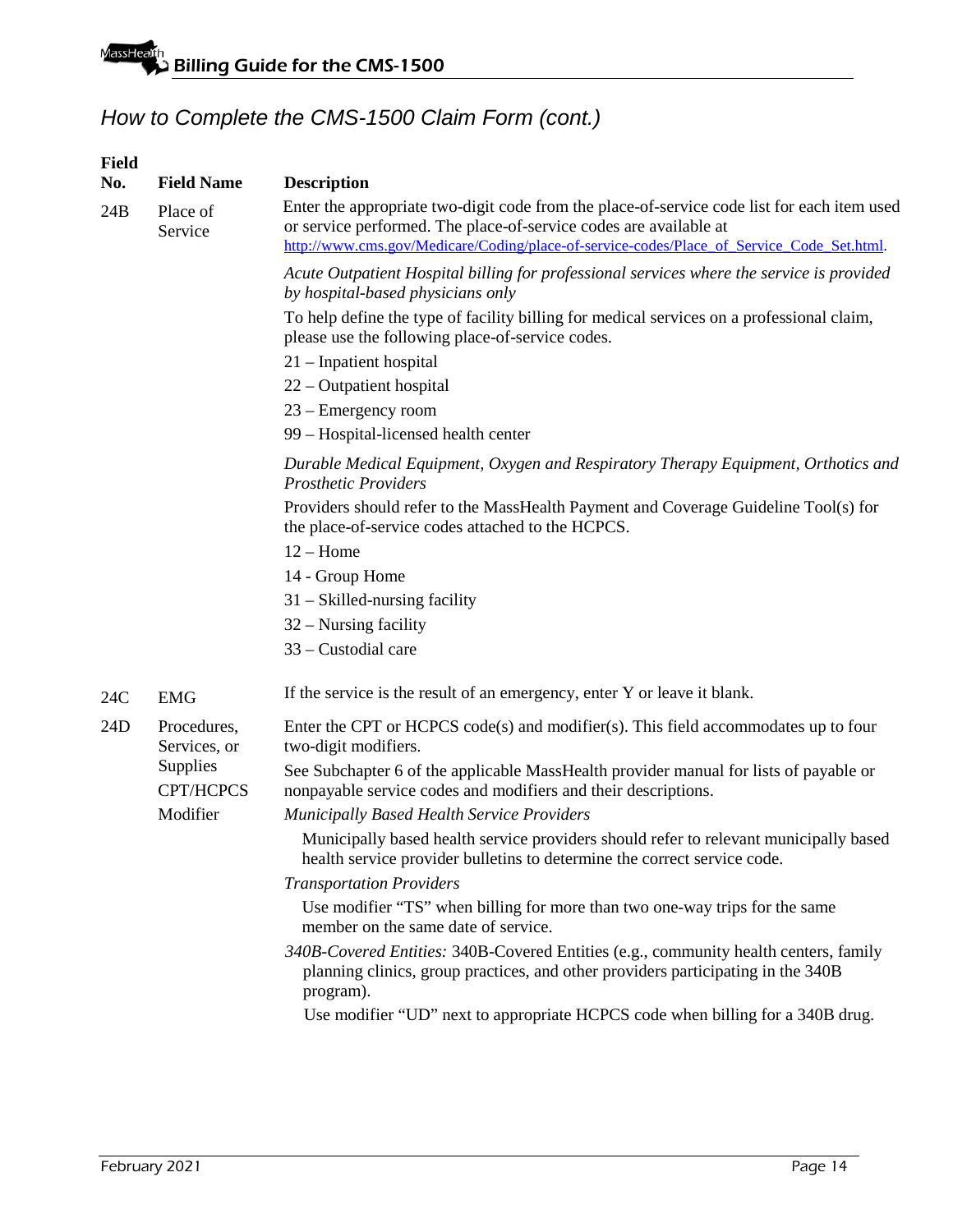| <b>Field</b><br>No. | <b>Field Name</b>    | <b>Description</b>                                                                                                                                                                                                                                                                                                                                                                                                                                                                           |
|---------------------|----------------------|----------------------------------------------------------------------------------------------------------------------------------------------------------------------------------------------------------------------------------------------------------------------------------------------------------------------------------------------------------------------------------------------------------------------------------------------------------------------------------------------|
| 24E                 | Diagnosis<br>Pointer | If applicable, enter the diagnosis code reference letter (pointer) as shown in Field<br>21 to relate the date of service and the procedures performed to the primary<br>diagnosis. (You must enter ICD-CM diagnosis codes only in Field 21. Do not<br>enter them in Field 24E.)                                                                                                                                                                                                              |
|                     |                      | When multiple services are performed, enter the primary reference for each<br>service first, followed by other applicable services.                                                                                                                                                                                                                                                                                                                                                          |
|                     |                      | The reference number should be a letter A through L or multiple letters as<br>explained in the previous sentence.                                                                                                                                                                                                                                                                                                                                                                            |
|                     |                      | Enter letters left justified in the field. Do not use commas between the letters.                                                                                                                                                                                                                                                                                                                                                                                                            |
| 24F                 | \$ Charges           | Enter the provider's usual and customary charge or fee (the lowest price that the<br>provider charges or accepts from any payer for the same service, unless otherwise<br>defined in the regulation applicable to the service being billed). Enter the amount<br>right-justified in the dollar area of the field. Do not use commas or dollar signs<br>when reporting dollar amounts. Do not enter negative dollar amounts. Enter "00"<br>in the cents area if the amount is a whole number. |
|                     |                      | For Durable Medical Equipment, Oxygen and Respiratory Therapy Equipment,<br>Prosthetics, and Orthotics                                                                                                                                                                                                                                                                                                                                                                                       |
|                     |                      | When billing for DME, oxygen/respiratory therapy equipment, orthotics, or<br>prosthetics products that <b>do not</b> require PA and are listed in Subchapter 6<br>(Service Codes) of your MassHealth provider manual, and the MassHealth<br>Payment and Coverage Guideline Tool(s), as not requiring individual<br>consideration (IC), enter the provider's usual and customary charge on the<br>claim.                                                                                      |
|                     |                      | For Medications and Injectables                                                                                                                                                                                                                                                                                                                                                                                                                                                              |
|                     |                      | Enter the actual acquisition cost and attach a copy of the supplier's invoice to<br>the claim. Invoices submitted with a claim must be dated no more than 12<br>months before the date of service.                                                                                                                                                                                                                                                                                           |
|                     |                      | Personal Care Agencies                                                                                                                                                                                                                                                                                                                                                                                                                                                                       |
|                     |                      | For Functional Skills Training                                                                                                                                                                                                                                                                                                                                                                                                                                                               |
|                     |                      | Enter the standard charge per member per month, regardless of the number of<br>skills training sessions provided to the member in the month.                                                                                                                                                                                                                                                                                                                                                 |
|                     |                      | For Initial Evaluations and Reevaluations                                                                                                                                                                                                                                                                                                                                                                                                                                                    |
|                     |                      | Enter the provider's usual and customary charge or fee.                                                                                                                                                                                                                                                                                                                                                                                                                                      |
|                     |                      |                                                                                                                                                                                                                                                                                                                                                                                                                                                                                              |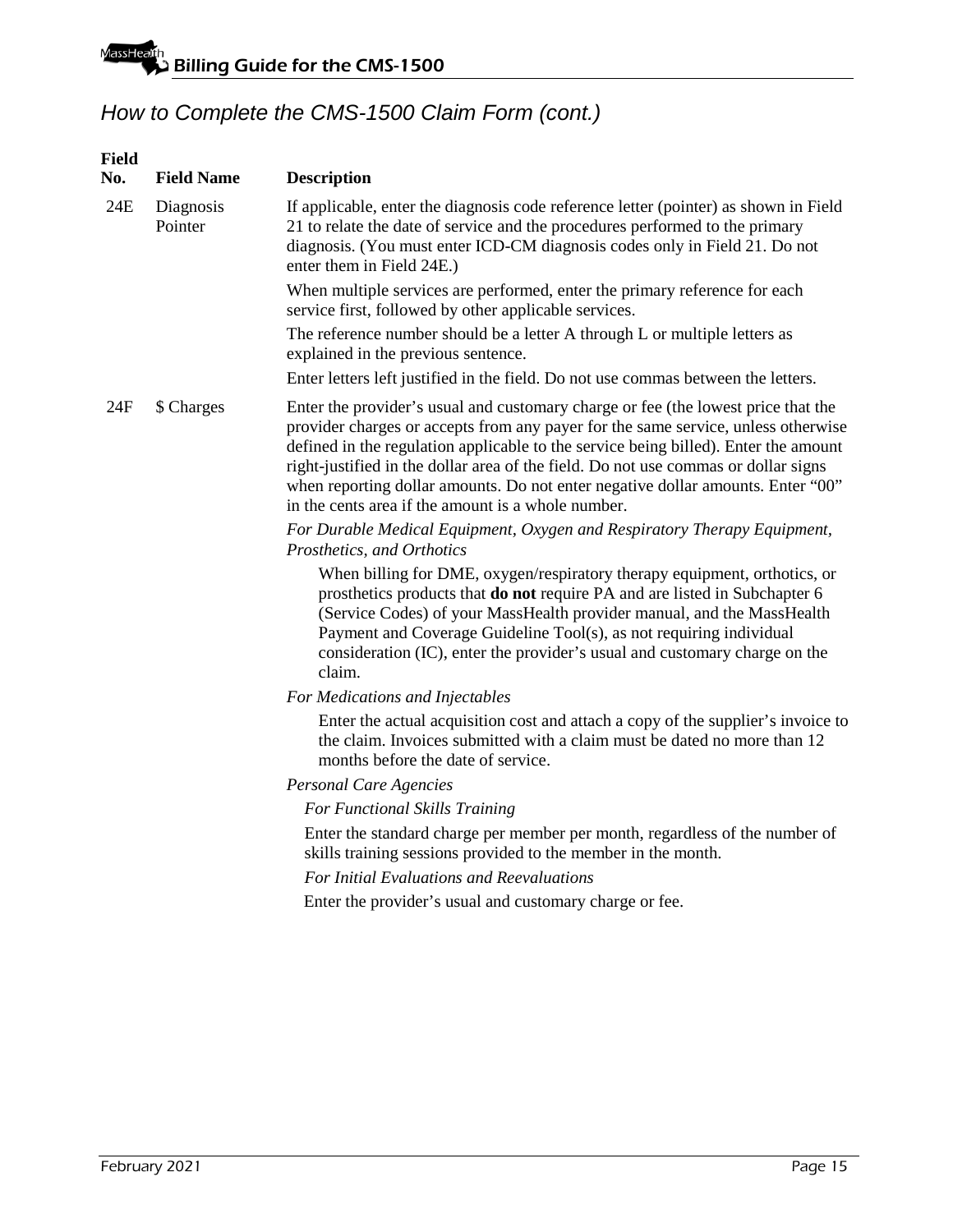| <b>Field</b><br>No. | <b>Field Name</b> | <b>Description</b>                                                                                                                                                                                                                                                                                                                                         |
|---------------------|-------------------|------------------------------------------------------------------------------------------------------------------------------------------------------------------------------------------------------------------------------------------------------------------------------------------------------------------------------------------------------------|
| 24G                 | Days or Units     | Enter the appropriate number of units billed on the claim line for the service date.                                                                                                                                                                                                                                                                       |
|                     |                   | For Consecutive Days of Service                                                                                                                                                                                                                                                                                                                            |
|                     |                   | Enter the total number of days or units within the billing period.                                                                                                                                                                                                                                                                                         |
|                     |                   | For Nonconsecutive Dates of Service                                                                                                                                                                                                                                                                                                                        |
|                     |                   | Enter "1" for each date of service or unit entered on the claim form.                                                                                                                                                                                                                                                                                      |
|                     |                   | For Anesthesia                                                                                                                                                                                                                                                                                                                                             |
|                     |                   | Enter the total number of minutes that make up the beginning and ending clock<br>time for the anesthesia service. One minute equals one unit. See 130 CMR<br>433.000 for regulations about reporting anesthesia time. If no units are entered,<br>the service is paid at the base rate.                                                                    |
| 24H                 | <b>EPSDT</b>      | Early and Periodic Screening, Diagnosis, and Treatment                                                                                                                                                                                                                                                                                                     |
|                     | Family Plan       | Enter the response in the shaded portion of the field as follows. If there is no<br>requirement (for example, state requirement) to report a reason code for<br>EPSDT, enter "Y" for yes, or "N" for no.                                                                                                                                                   |
|                     |                   | If there is a requirement to report a reason code for EPDST, enter the<br>appropriate reason code as noted below.                                                                                                                                                                                                                                          |
|                     |                   | AV: Available-Not Used (Patient refused referral.)<br>$\bullet$                                                                                                                                                                                                                                                                                            |
|                     |                   | S2: Under Treatment (Patient is currently under treatment for referred<br>٠<br>diagnostic or corrective health problem.)                                                                                                                                                                                                                                   |
|                     |                   | ST: New Service Requested (Made referral to another provider for<br>$\bullet$<br>diagnostic or corrective treatment/scheduled for another appointment with<br>screening provider for diagnostic or corrective treatment for at least one<br>health problem identified during an initial or periodic screening service, not<br>including dental referrals.) |
|                     |                   | NU: Not Used (No EPSDT patient referral was given.)<br>$\bullet$                                                                                                                                                                                                                                                                                           |
|                     |                   | <b>Family Planning</b>                                                                                                                                                                                                                                                                                                                                     |
|                     |                   | If the service is for family planning, enter "Y" for yes or "N" for no in the bottom<br>unshaded area of the field.                                                                                                                                                                                                                                        |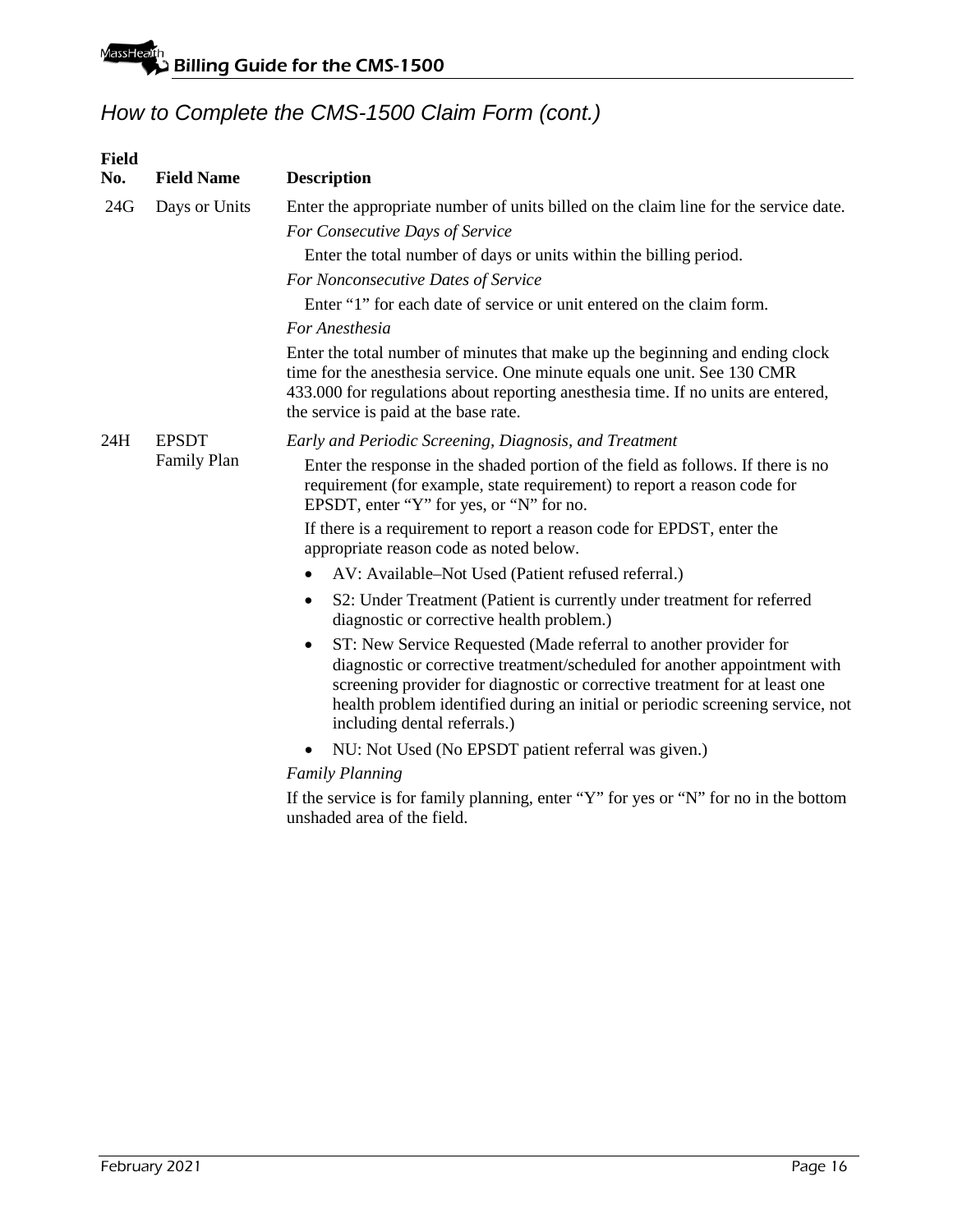| <b>Field</b><br>No. | <b>Field Name</b>         | <b>Description</b>                                                                                                                                                                              |
|---------------------|---------------------------|-------------------------------------------------------------------------------------------------------------------------------------------------------------------------------------------------|
| 24I                 | <b>ID</b> Qualifier       | In the shaded area of Field 24I, enter the appropriate qualifier if the number is a<br>non-national provider identifier (NPI).                                                                  |
|                     |                           | If the provider is an atypical provider and does not have an NPI, enter "G2."                                                                                                                   |
|                     |                           | If the provider has an NPI and is providing taxonomy information, enter "PXC."                                                                                                                  |
| 24J                 | Rendering<br>Provider ID# | If applicable, enter the rendering provider ID number. The Rendering provider<br>should be actively participating/enrolled with MassHealth at least as a non-billing<br>provider.               |
|                     |                           | If applicable and if the shaded area of Field 24I is "PXC," enter the provider<br>taxonomy code in the shaded area of Field 24J. Enter the provider's NPI in the<br>unshaded area of Field 24J. |
|                     |                           | If applicable and if the shaded area of Field 24I is "G2," enter your MassHealth<br>provider ID in the shaded area of Field 24J.                                                                |
| 25                  | Federal Tax ID<br>Number  | Enter the service or supplier federal tax ID (employer identification number) or<br>social security number for the provider.                                                                    |
|                     |                           | Enter an X in the appropriate box to indicate which number is being reported.<br>Only one box can be marked.                                                                                    |
| 26                  | Patient's<br>Account No.  | Required. Enter the patient's account number, if one is assigned. Enter the<br>member's last name if a patient account number is not assigned.                                                  |
| 27                  | Accept                    | For Non-Crossover Claims                                                                                                                                                                        |
|                     | Assignment?               | Leave this field blank.                                                                                                                                                                         |
|                     | Yes or No                 | For Medicare Crossover Claims                                                                                                                                                                   |
|                     |                           | Enter an X in the appropriate box to indicate whether the provider accepts<br>assignment.                                                                                                       |
| 28                  | <b>Total Charge</b>       | Enter the total charges for the services (that is, the total of all charges in Field<br>24F). Enter the amount in the dollar area of the field.                                                 |
|                     |                           | Do not use commas or dollar signs when reporting dollar amounts. Do not enter<br>negative dollar amounts. Enter "00" in the cents area if the amount is a whole<br>number.                      |
|                     |                           | This is a required field.                                                                                                                                                                       |
| 29                  | Amount Paid<br>\$         | Enter the total amount the patient or other payers paid on only the covered<br>services.                                                                                                        |
|                     |                           | Do not use commas or dollar signs when reporting dollar amounts. Do not enter<br>negative dollar amounts. Enter "00" in the cents area if the amount is a whole<br>number.                      |
| 30                  | Reserved for<br>NUCC Use  | Not required                                                                                                                                                                                    |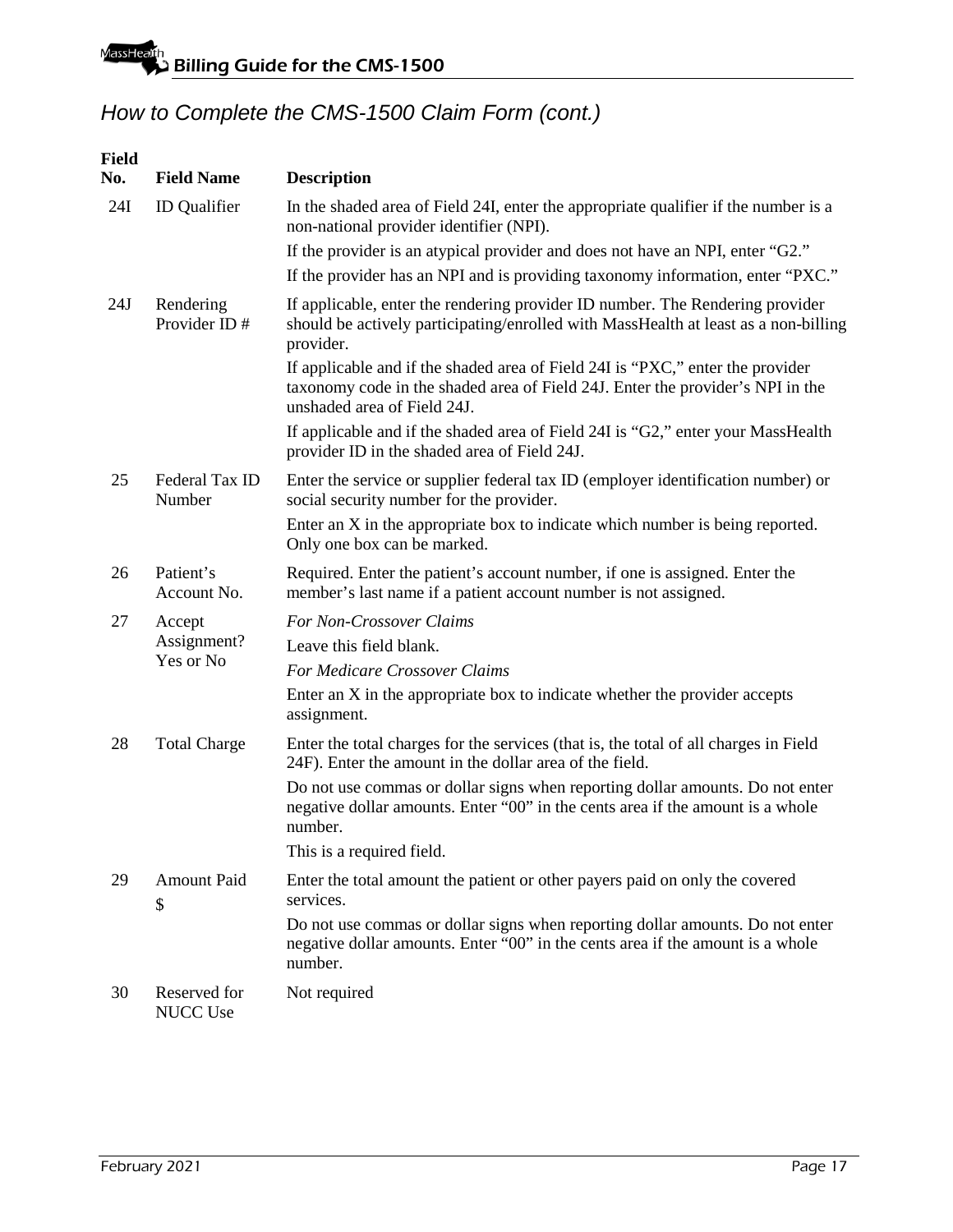| Field<br>No.    | <b>Field Name</b>                                                                            | <b>Description</b>                                                                                                                                                                                                                                                                                                                                                                                                           |
|-----------------|----------------------------------------------------------------------------------------------|------------------------------------------------------------------------------------------------------------------------------------------------------------------------------------------------------------------------------------------------------------------------------------------------------------------------------------------------------------------------------------------------------------------------------|
| 31              | Signature of<br>Physician or<br>Supplier,<br>Including<br>Degrees or<br>Credentials,<br>Date | Enter the legal signature of the practitioner or supplier, signature of the<br>practitioner or supplier representative, "Signature on File," or "SOF." Enter either<br>a six-digit date (MM/DD/YY), eight-digit date (MM/DD/YYYY), or<br>alphanumeric date (for example, January 10, 2016) when the form was signed.                                                                                                         |
| 32              | <b>Service Facility</b><br>Location<br>Information                                           | Enter the name, address, city, state, and zip code of the location where the<br>services were provided. Providers of the service (physicians) must identify the<br>supplier's name, address, zip code, and NPI when billing for purchased diagnostic<br>tests. When more than one supplier is used, use a separate CMS-1500 claim form<br>for each supplier. Enter the name and address information in the following format. |
|                 |                                                                                              | • 1st line: name                                                                                                                                                                                                                                                                                                                                                                                                             |
|                 |                                                                                              | • 2nd line: address (The billing provider address must be a street address. Do not<br>use P.O. or lock boxes.)                                                                                                                                                                                                                                                                                                               |
|                 |                                                                                              | • 3rd line: city, state, and zip code                                                                                                                                                                                                                                                                                                                                                                                        |
|                 |                                                                                              | Do not use commas, periods, or other punctuation in the address (for example,<br>enter 123 N Main Street 101 instead of 123 N. Main Street, #101). Enter a space<br>between town name and state code; do not include a comma. When entering a<br>nine-digit zip code, include a hyphen.                                                                                                                                      |
|                 |                                                                                              | Do not use P.O. or lock boxes.                                                                                                                                                                                                                                                                                                                                                                                               |
| 32a             | <b>NPI</b>                                                                                   | Enter the NPI of the service facility location in Field 32a.                                                                                                                                                                                                                                                                                                                                                                 |
| 32 <sub>b</sub> | Other ID No.                                                                                 | Enter the appropriate two- or three-character qualifier.                                                                                                                                                                                                                                                                                                                                                                     |
|                 |                                                                                              | If the provider is an atypical provider and does not have an NPI, enter "G2"<br>followed by the provider's 10-character MassHealth provider ID.                                                                                                                                                                                                                                                                              |
|                 |                                                                                              | If the provider has an NPI and is providing taxonomy information, enter "PXC"<br>followed by the taxonomy code.                                                                                                                                                                                                                                                                                                              |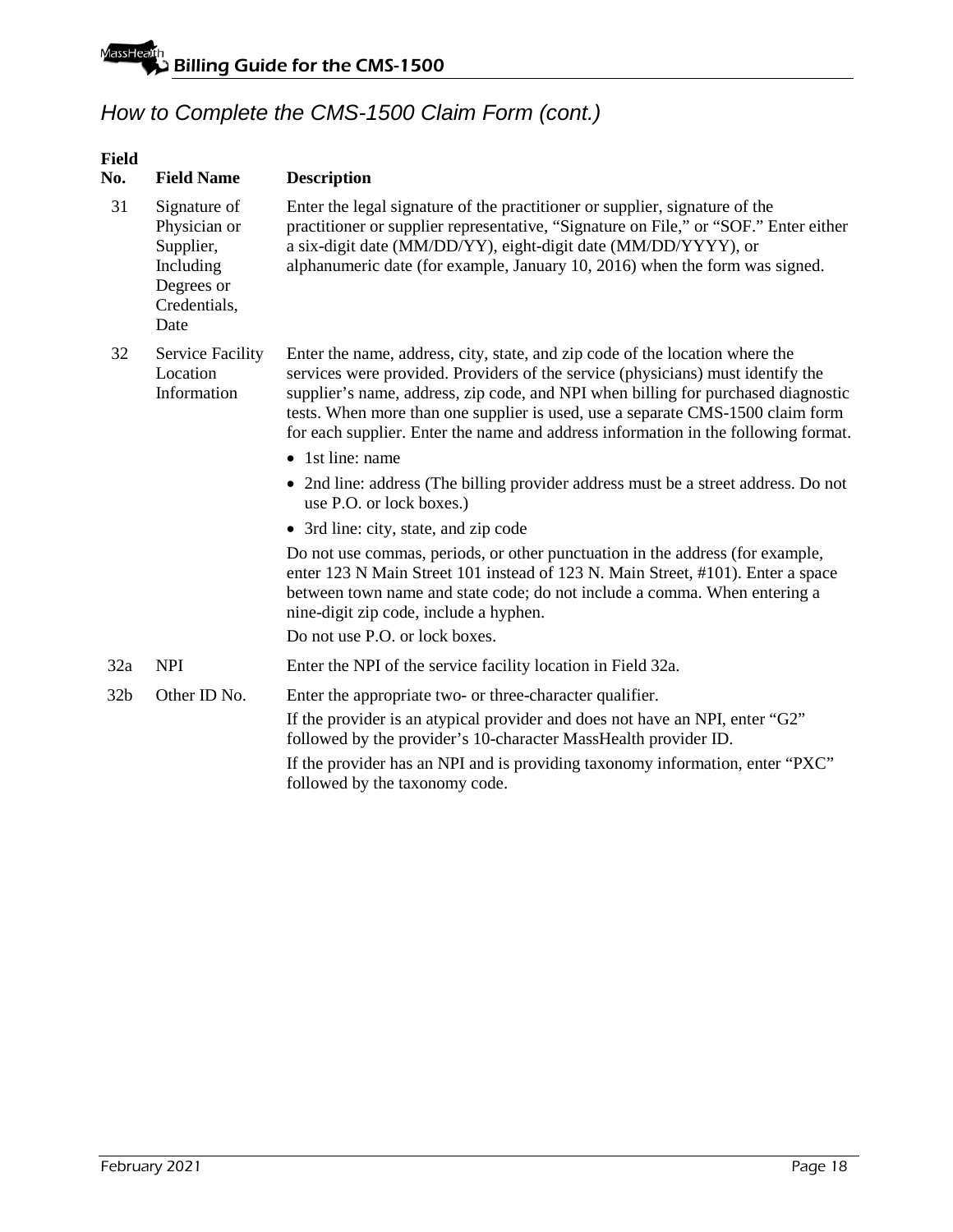| Field<br>No.    | <b>Field Name</b>                             | <b>Description</b>                                                                                                                                                                                                           |
|-----------------|-----------------------------------------------|------------------------------------------------------------------------------------------------------------------------------------------------------------------------------------------------------------------------------|
| 33              | <b>Billing Provider</b><br>Info $&$ Phone $#$ | Enter the billing provider's or supplier's name, doing-business-as (DBA) address,<br>zip code, and phone number. Enter the phone number in the area to the right of<br>the field title.                                      |
|                 |                                               | Enter the name and address information in the following format:                                                                                                                                                              |
|                 |                                               | $\bullet$ 1st line—name                                                                                                                                                                                                      |
|                 |                                               | • 2nd line—address (The billing provider address must be a street address.<br>Do not use P.O. or lock boxes.)                                                                                                                |
|                 |                                               | • 3rd line—city, state, and zip code                                                                                                                                                                                         |
|                 |                                               | Field 33 identifies the provider that is requesting to be paid for the services<br>rendered, and should always be completed.                                                                                                 |
|                 |                                               | Do not use commas, periods, or other punctuation in the address (for example,<br>enter 123 N Main Street 101 instead of 123 N. Main Street, #101). Enter a space<br>between town name and state code; do not insert a comma. |
|                 |                                               | When entering a nine-digit zip code, include a hyphen. Do not use a hyphen or<br>space as a separator within the telephone number.                                                                                           |
| 33a             | <b>NPI</b>                                    | Enter the NPI of the billing provider.                                                                                                                                                                                       |
| 33 <sub>b</sub> | Other ID No.                                  | Enter the appropriate two- or three-character qualifier.                                                                                                                                                                     |
|                 |                                               | If the provider is an atypical provider and does not have an NPI, enter "G2"<br>followed by the provider's 10-character MassHealth provider ID.                                                                              |
|                 |                                               | If the provider has an NPI and is providing taxonomy information, enter "PXC"<br>followed by the taxonomy code.                                                                                                              |
|                 |                                               |                                                                                                                                                                                                                              |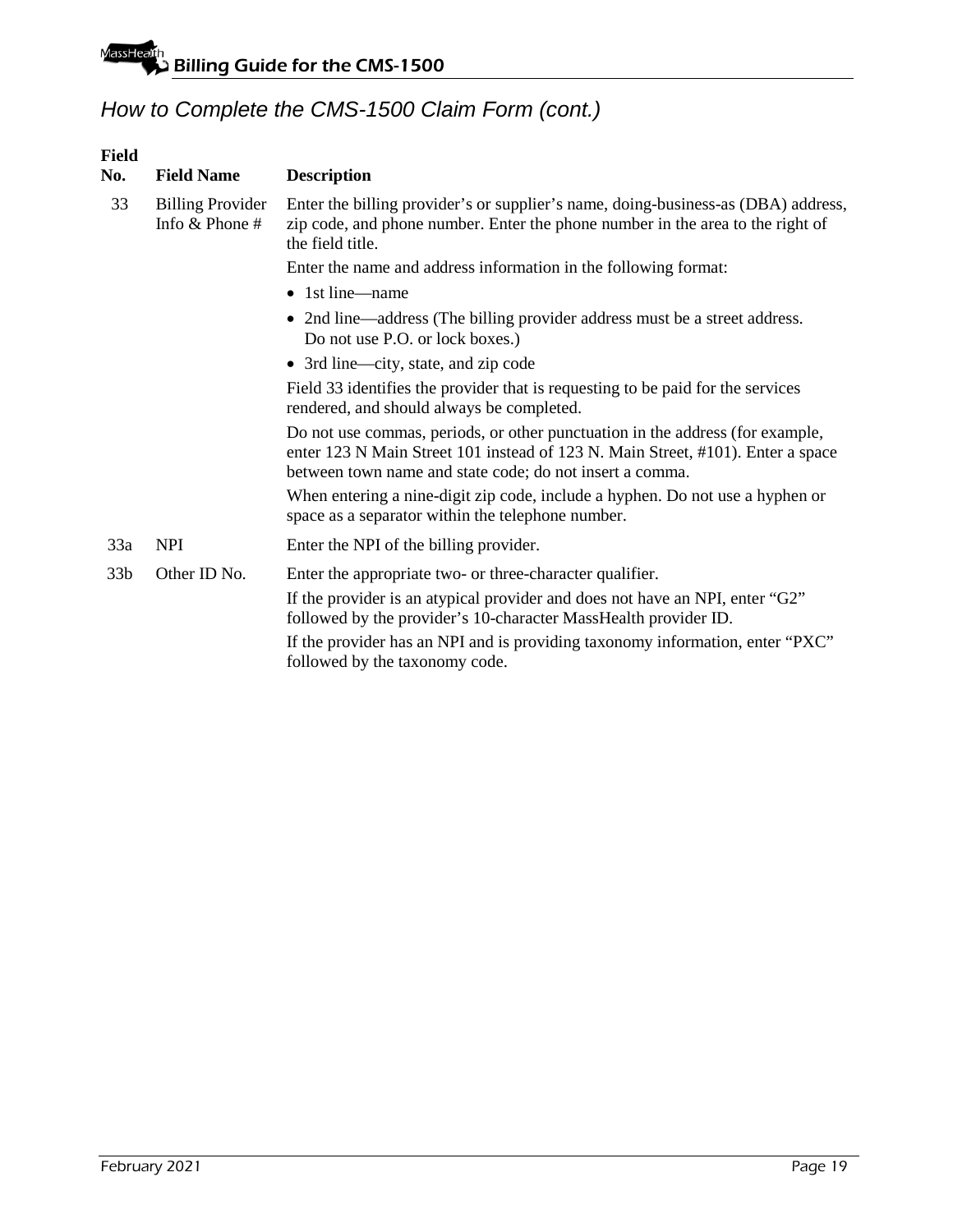## <span id="page-21-0"></span>*Appendix A: TPL Supplemental Instructions for Submitting Claims on the CMS-1500 for Members with Medicare Coverage*

**Please note:** On January 1, 2012, MassHealth adopted an all-electronic claims submission policy. You must now submit all claims electronically, unless you have received an approved electronic claim-submission waiver. You may submit 90-day waiver requests and final deadline appeals either electronically via the POSC or on paper.

Please see [All Provider Bulletin 217](https://www.mass.gov/lists/all-provider-bulletins) (September 2011) and [All Provider Bulletin 223](https://www.mass.gov/lists/all-provider-bulletins) (February 2012) for more information about MassHealth's paper claims waiver policy. For information on how to submit 90-day waiver requests and final deadline appeals electronically, please also see [All Provider Bulletins 220 and 221](https://www.mass.gov/lists/all-provider-bulletins) (December 2011) and [All Provider Bulletin 226](https://www.mass.gov/lists/all-provider-bulletins) (June 2012). Helpful information is also contained in [All](https://www.mass.gov/lists/all-provider-bulletins)  [Provider Bulletins 232 and 233](https://www.mass.gov/lists/all-provider-bulletins) (February 2013).

**Important:** The table below lists specific fields on the CMS-1500 form that you must complete for claims when the member has Medicare in addition to MassHealth.

| Field # | <b>Field Name</b>                         | <b>TPL Required Information</b>                                                                                                                                                                          |
|---------|-------------------------------------------|----------------------------------------------------------------------------------------------------------------------------------------------------------------------------------------------------------|
| 1       | Unnamed                                   | Check box marked "Medicare."                                                                                                                                                                             |
|         | Insured's Name                            | Enter insured's name (subscriber and insured's name may be<br>different from the MassHealth member's name)                                                                                               |
| 6       | Patient Relationship to Insured           | Check the correct box to indicate the patient's relationship to<br>the insured. Only one box can be marked.                                                                                              |
| 9       | Other Insured's Name                      | If 11d is checked "yes," enter the name of the insured if<br>different from patient name.                                                                                                                |
| 9a      | Other Insured's Policy or Group<br>Number | If 11d is checked "yes," enter the group or policy number<br>for the commercial insurance plan.                                                                                                          |
| 9d      | Insurance Plan Name or Program<br>Name    | When 11d is checked "yes," enter the appropriate<br>MassHealth carrier code. The Third-Party Liability<br>MassHealth Carrier Code list can be found in Appendix C of<br>your MassHealth provider manual. |
| 11      | Insured's Policy Group or FECA<br>Number  | Enter the policy or group number of the primary commercial<br>insurance resource as it appears on the member's insurance<br>card.                                                                        |
| 11a     | Insured's Date of Birth, Sex              | Enter insured's date of birth.                                                                                                                                                                           |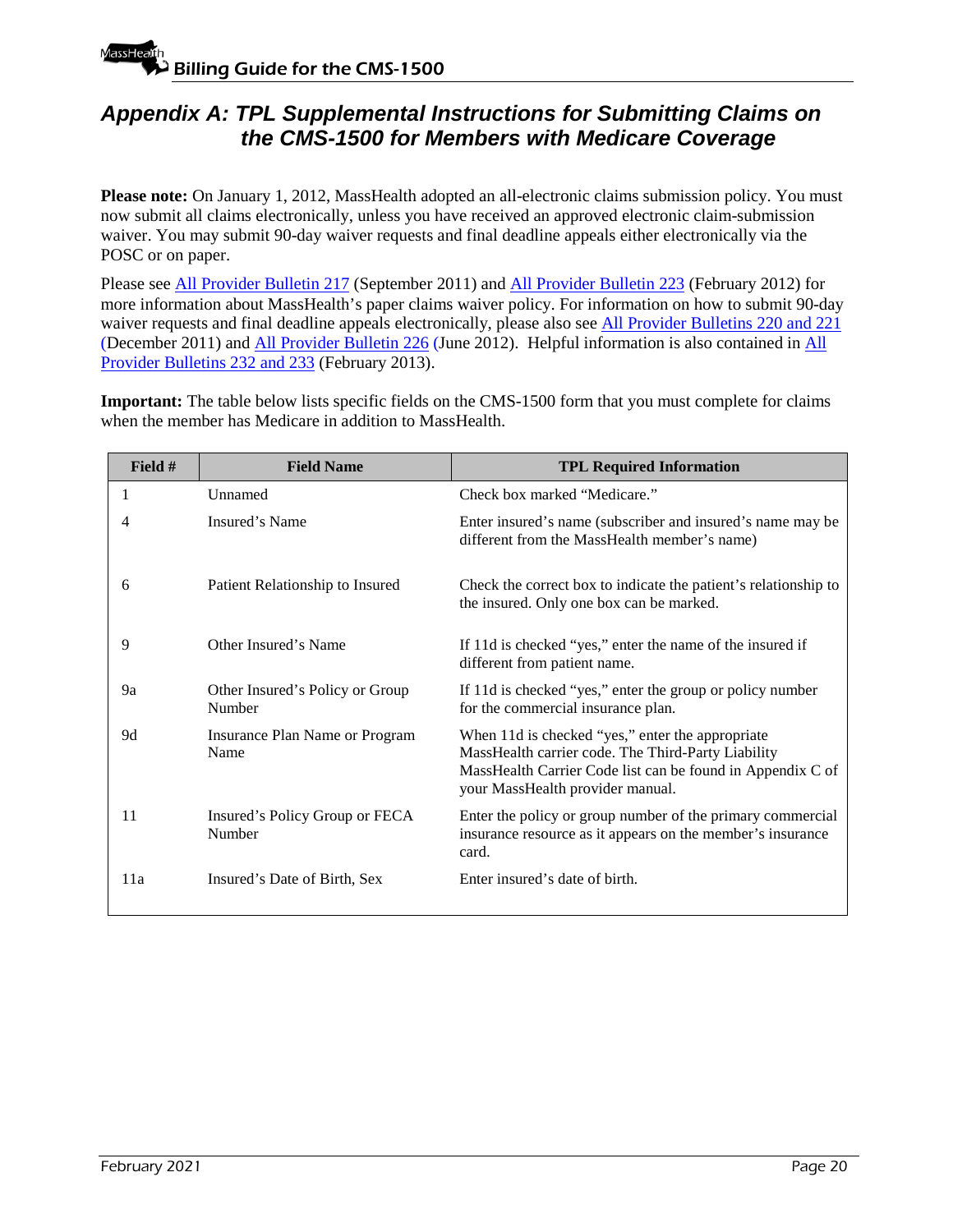### *Appendix A: TPL Supplemental Instructions for Submitting Claims on the CMS-1500 for Members with Medicare Coverage (cont.)*

| Field $#$ | <b>Field Name</b>                        | <b>TPL Required Information</b>                                                                                                                                                                                                          |
|-----------|------------------------------------------|------------------------------------------------------------------------------------------------------------------------------------------------------------------------------------------------------------------------------------------|
| 11c       | Insurance Plan or Program Name           | Enter the appropriate MassHealth carrier code. You can find<br>the Third-Party Liability MassHealth Carrier Code list in<br>Appendix C of your MassHealth provider manual.                                                               |
| 11d       | Is There Another Health Benefit<br>Plan? | Check the box indicating whether the patient has insurance in<br>addition to MassHealth and Medicare. If this box is<br>checked "yes," complete Fields 9, 9a, and 9d with<br>information applicable to the other commercial health plan. |
| 27        | Accept Assignment? Yes or No             | Check the appropriate box to indicate whether the provider<br>accepts assignment.                                                                                                                                                        |
| 29        | Amount Paid                              | Enter the total amount paid by all insurers other than<br>MassHealth.                                                                                                                                                                    |

### **Instructions for Submitting Claims with Explanation of Medicare Benefits (EOMB)**

- 1. Complete the CMS-1500 claim form according to this MassHealth Billing Guide for the CMS-1500.
- 2. Attach to the claim form the original, or a copy, of the other insurance carrier's EOMB and completed TPL Claim Submission Form.
	- a. The dates of service, provider name, and patient's name on the EOMB must correspond to the information on the MassHealth claim.
	- b. If more than one member is listed on the EOMB, circle the member information on the EOMB that corresponds to the member on the MassHealth claim.
	- c. If you are submitting claims with one or more EOMB attachments, you must write the appropriate MassHealth assigned carrier code on each EOMB.

Please note: You can find MassHealth-assigned carrier codes in [Appendix C: Third-Party-Liability Codes](https://www.mass.gov/guides/masshealth-all-provider-manual-appendices) of your MassHealth provider manual or at [www.mass.gov/masshealth.](http://www.mass.gov/masshealth) Go to Provider Library, and then to MassHealth Provider Manuals.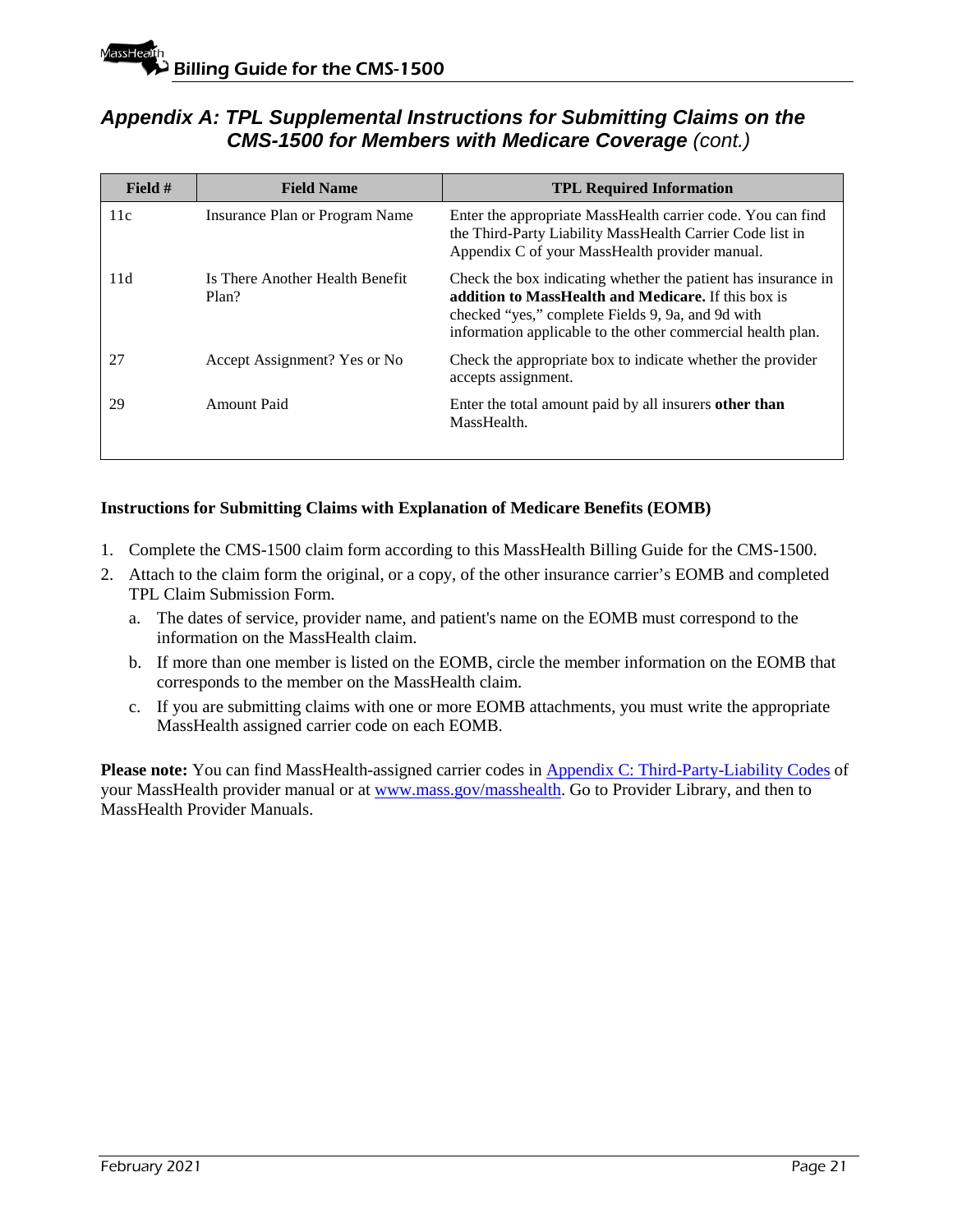# <span id="page-23-0"></span>*Appendix B: TPL Supplemental Instructions for Submitting Claims on the CMS-1500 for Members with Commercial Insurance*

**Please note:** In January 2012, MassHealth adopted an all-electronic claims submission policy. You must now submit all claims electronically, unless you have received an approved electronic claim submission waiver. You may submit 90-day waiver requests and final deadline appeals either electronically via the POSC or on paper.

Please see [All Provider Bulletin 217](https://www.mass.gov/lists/all-provider-bulletins) (published in September 2011) and [All Provider Bulletin 223](https://www.mass.gov/lists/all-provider-bulletins) (February 2012) for more information about MassHealth's paper claims waiver policy. For information on how to submit 90-day waiver requests and final deadline appeals electronically, please also see [All Provider](https://www.mass.gov/lists/all-provider-bulletins)  [Bulletins 220 and 221](https://www.mass.gov/lists/all-provider-bulletins) (December 2011) and [All Provider Bulletin 226](https://www.mass.gov/lists/all-provider-bulletins) (June 2012). Helpful information is also contained in [All Provider Bulletins 232 and 233](https://www.mass.gov/lists/all-provider-bulletins) (February 2013).

**Important:** The table below lists specific fields on the CMS-1500 form that you must complete for all MassHealth claims where the member has commercial insurance as well as MassHealth. In addition to completing all applicable fields, you must submit all claims for members with commercial insurance with the appropriate explanation of benefits (EOB) or other necessary TPL documentation. Providers must ensure that the appropriate carrier code is clearly written on the EOB.

| Field # | <b>Field Name</b>                         | <b>TPL Required Information</b>                                                                                                                                                                          |
|---------|-------------------------------------------|----------------------------------------------------------------------------------------------------------------------------------------------------------------------------------------------------------|
| 1       | Unnamed                                   | Check box marked "Medicaid."                                                                                                                                                                             |
| 1a      | Insured's ID Number                       | Enter the 12-digit MassHealth member ID.                                                                                                                                                                 |
| 4       | Insured's Name                            | Enter insured's name (subscriber and insured's name may be<br>different from the MassHealth member's name)                                                                                               |
| 6       | Patient Relationship to Insured           | Check the correct box to indicate the patient's relationship to<br>the insured. Only one box can be marked.                                                                                              |
| 9       | Other Insured's Name                      | If 11d is checked "yes," enter the name of the insured if<br>different from patient name.                                                                                                                |
| 9a      | Other Insured's Policy or Group<br>Number | If 11d is checked "yes," enter the group or policy number for<br>the commercial insurance plan.                                                                                                          |
| 9d      | Insurance Plan Name or Program<br>Name    | When 11d is checked "yes," enter the appropriate<br>MassHealth carrier code. You can find the Third-Party<br>Liability MassHealth Carrier Code list in Appendix C of your<br>MassHealth provider manual. |
| 11      | Insured's Policy Group or FECA<br>Number  | Enter the policy or group number of the primary commercial<br>insurance resource as it appears on the member's insurance<br>card.                                                                        |
| 11a     | Insured's Date of Birth, Sex              | Enter insured's date of birth.                                                                                                                                                                           |